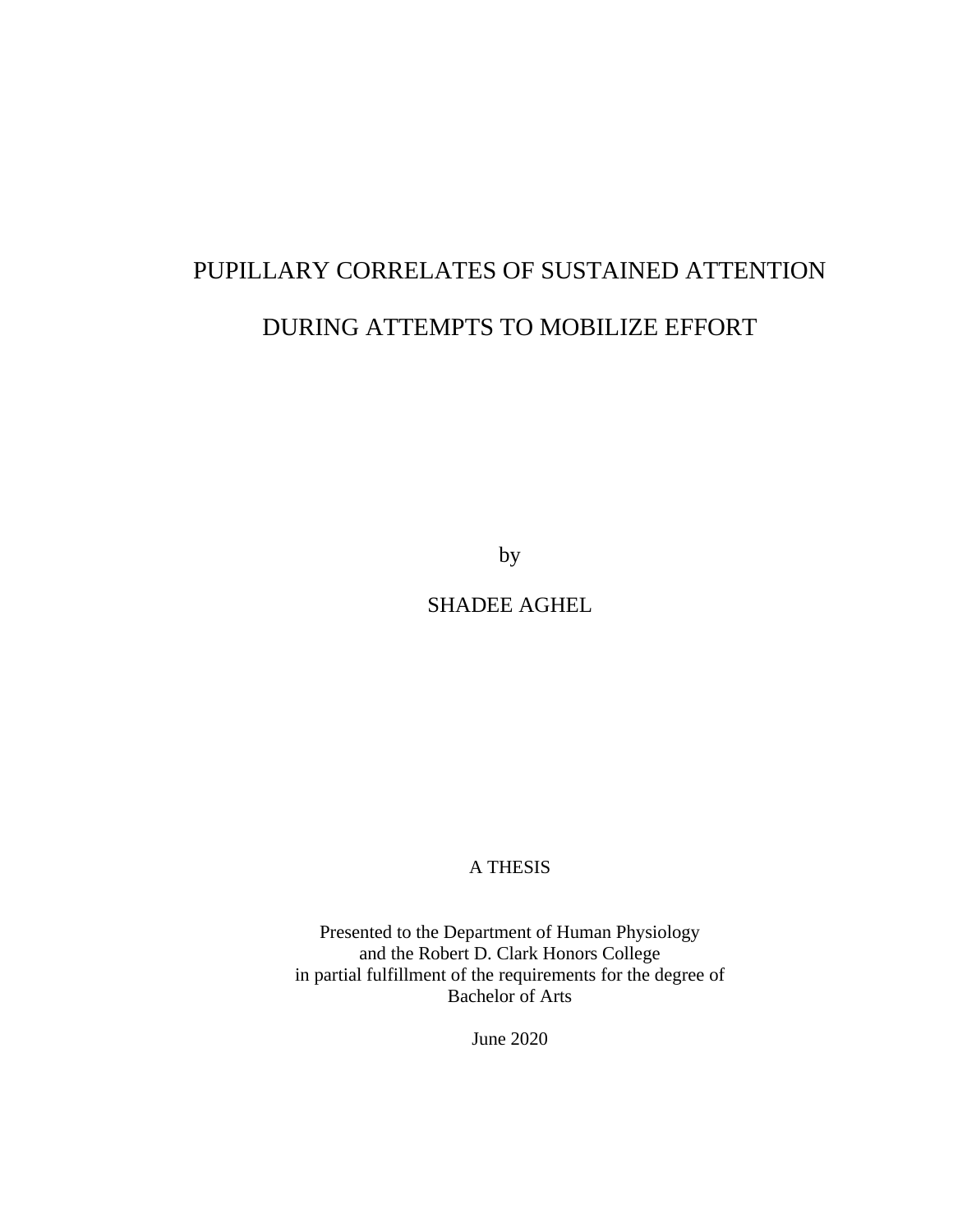# **An Abstract of the Thesis of**

Shadee Aghel for the degree of Bachelor of Arts in the Department of Human Physiology to be taken June 2020

Title: Pupillary Correlates of Sustained Attention During Attempts to Mobilize Effort

Approved: *Nash Unsworth, Ph.D*  Primary Thesis Advisor

The present study aimed to examine the extent to which individuals were capable of mobilizing more effort to enhance task performance and how this mobilization was demonstrated through the pupillary response. Participants (*N*=82) from the University of Oregon completed a 30-minute psychomotor vigilance task in which they were presented with a row of 0s on the screen and asked to press the spacebar as soon as the numbers began to change in value. Participants were randomly assigned to the Control condition or the Try Hard condition which had an instruction to 'try hard' prior to certain trials. Results suggested that those in the Try Hard condition had improved performance (faster RTs, less off-task behavior, less lapses in attention) and a larger pupil size, thus demonstrating that individuals are in fact able to increase effort levels when encouraged to do so. For participants within the Try Hard condition, there was no significant difference in performance or pupillary response based on trial type. This implies that similar levels of effort were applied in this condition whether or not the 'try hard' instruction was presented.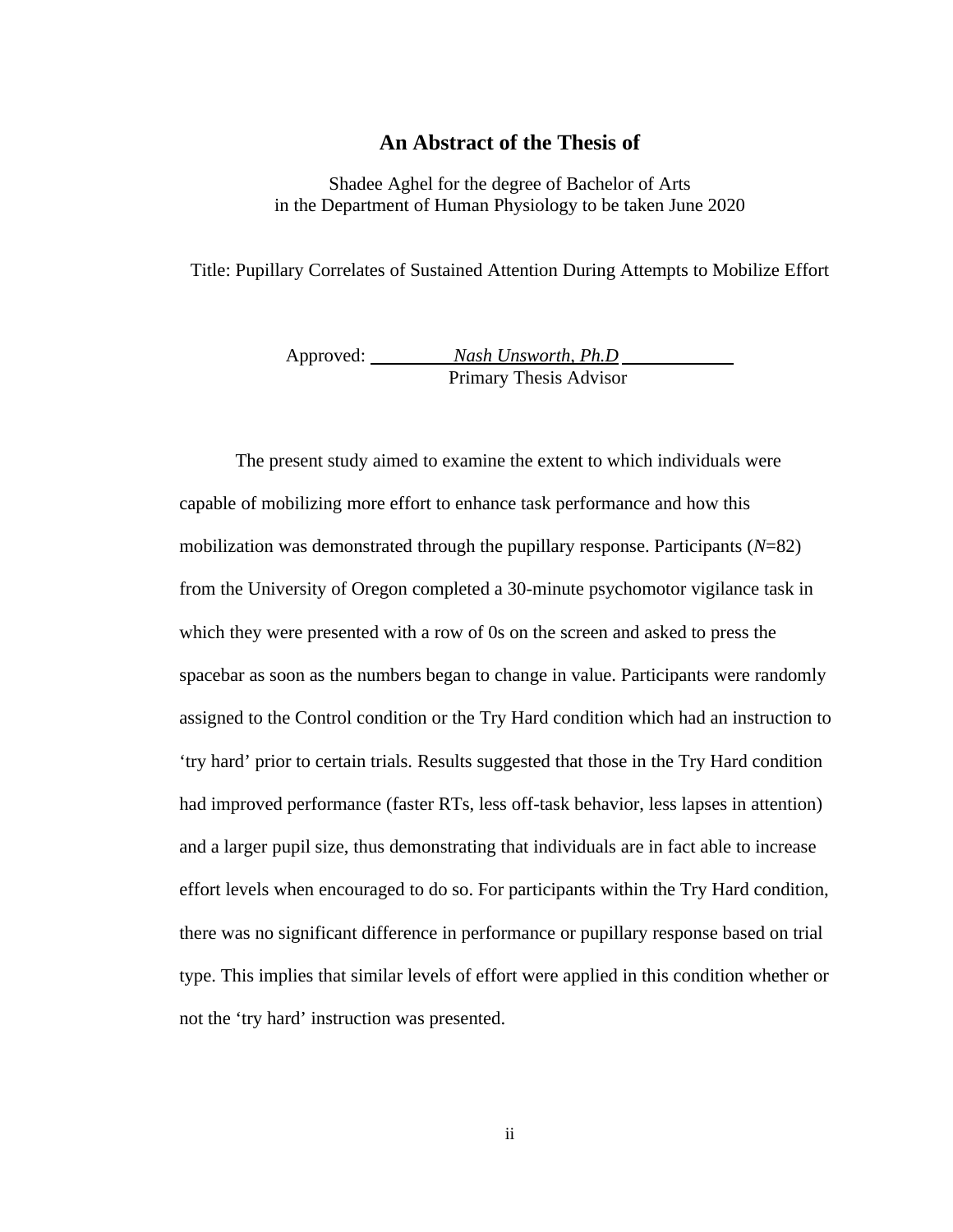#### **Acknowledgements**

I would like to thank Dr. Nash Unsworth, my primary thesis advisor, for all the help and guidance throughout this process and without whom this thesis would not exist. I would also like to thank Professor Mai-Lin Cheng of the Clark Honors College for being my CHC advisor and taking the time to provide valuable feedback on my thesis. A very grateful and special thank you to Ashley Miller, my secondary thesis advisor, for her continued support and help not only with my thesis but also while I was a research assistant. Her help with my thesis went above and beyond and she graciously dealt with the immense number of emails and questions I sent her way. Thank you to the faculty of the Human Physiology Department for their inspiring passion, amazingly taught classes, and for fostering a supportive learning environment. I am incredibly thankful for all the HPHY classes I have taken which furthered my desire to pursue medicine.

I would also like to thank my amazing friends for all their support and for the most memorable and fun 4 years -my college experience would not have been the same without you all. To Emily Carlson, from being in the same introDUCKtion group, living together, having practically identical schedules, numerous days spent laughing at our unique humor, and to writing these theses together, thank you for being by my side through it all. You are going to do big things and I cannot wait to see everything that you will accomplish!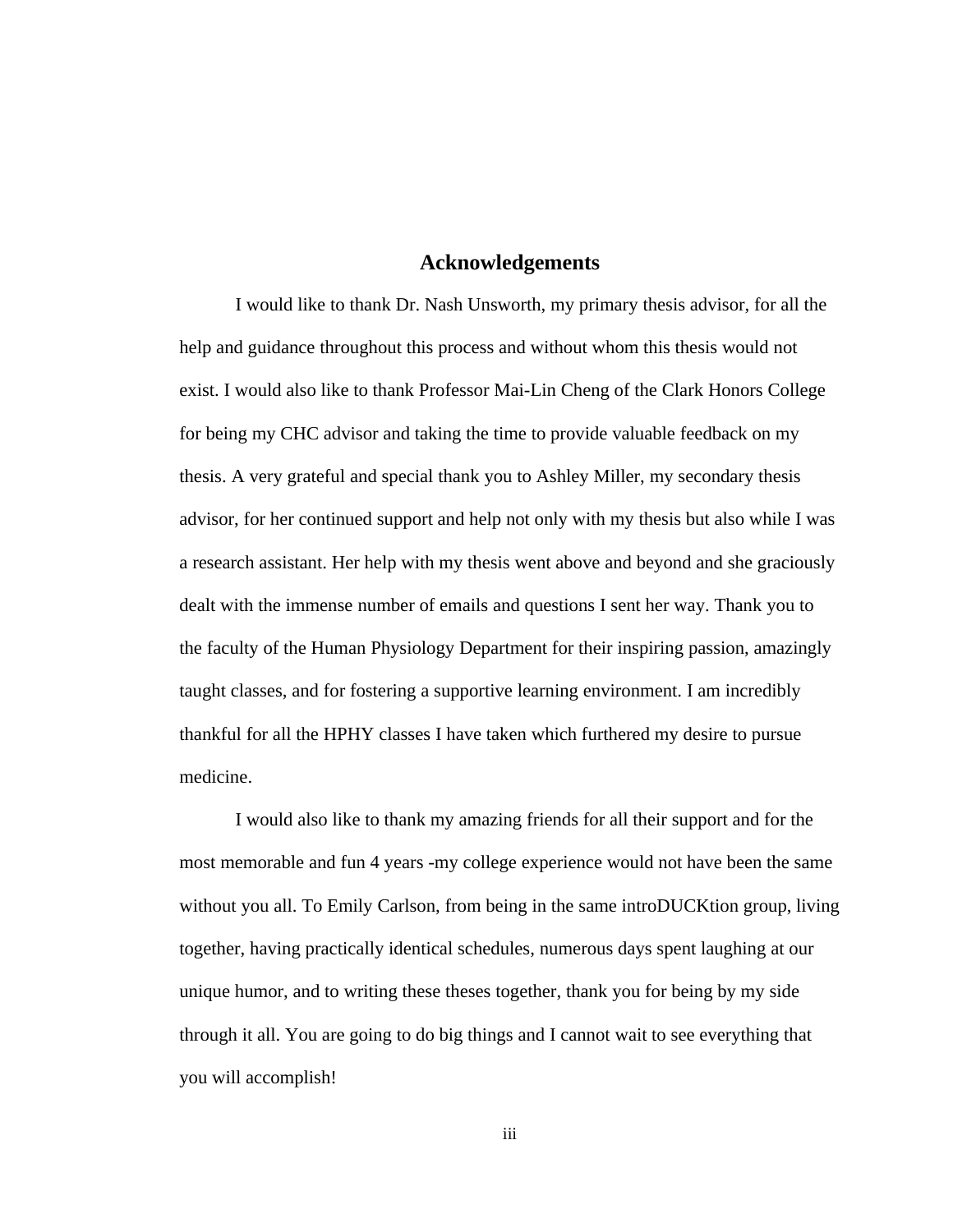To my maman, baba, and brother, thank you for being my biggest support system and being the best role models. Thank you for celebrating with me in all the moments of joy and helping me through times of stress (which there was a lot of). Thank you for always believing in me, encouraging me and inspiring me to pursue my dreams, I love you! To my brother, Parsa, who always pushes me in the best way possible, thank you for having read and helped edit practically every paper I have ever written. I would not be who I am without you three.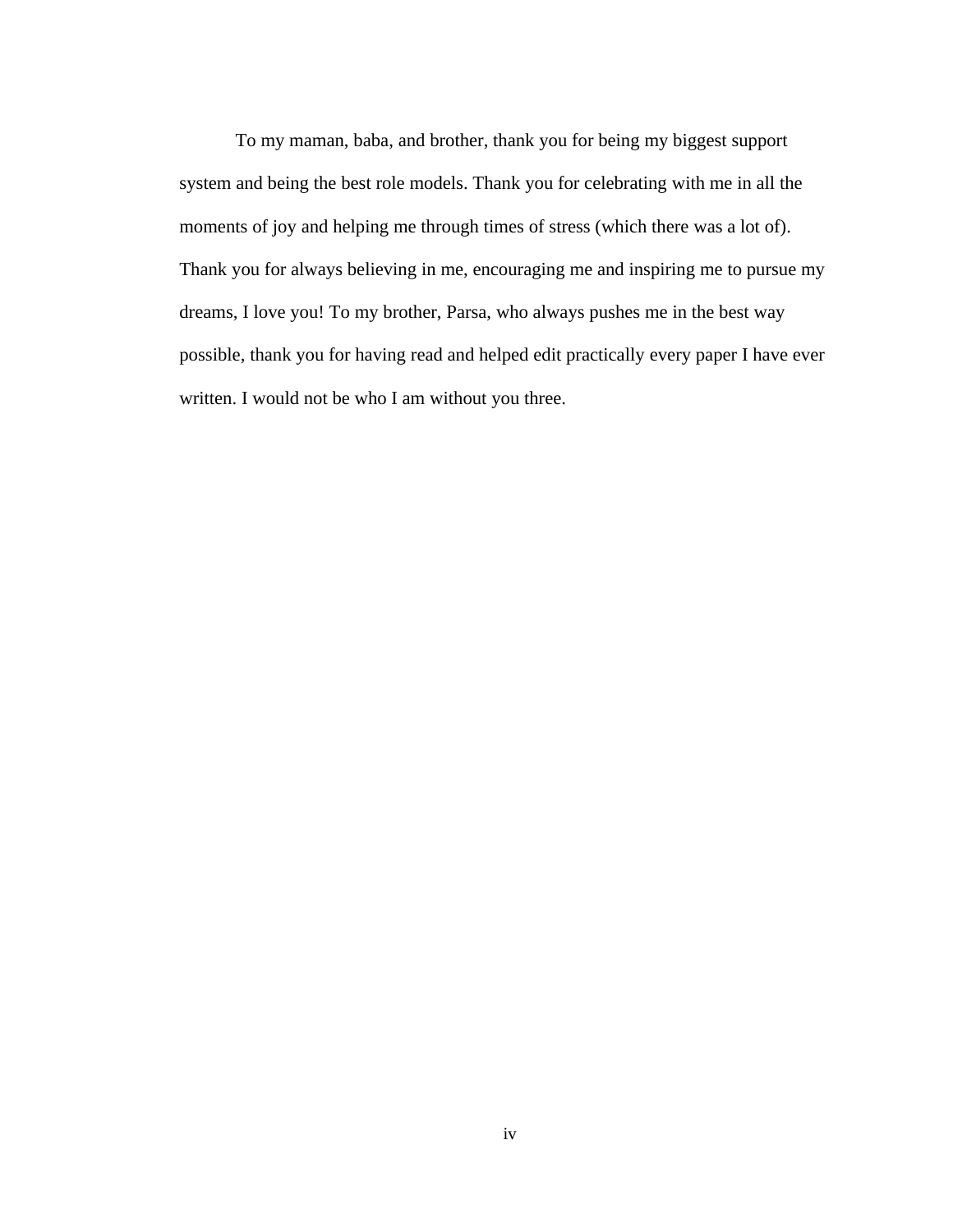# **Table of Contents**

| Introduction                                                      | $\mathbf{1}$ |
|-------------------------------------------------------------------|--------------|
| Background                                                        | 3            |
| The Locus Coeruleus Norepinephrine System and Pupil Diameter      | 3            |
| Lapses in Attention                                               | 7            |
| <b>Effort Mobilization</b>                                        | 9            |
| The Present Study                                                 | 11           |
| <b>Methods</b>                                                    | 12           |
| Participants                                                      | 12           |
| Procedure                                                         | 12           |
| <b>Eye Tracking</b>                                               | 15           |
| <b>Results</b>                                                    | 16           |
| <b>Behavioral Results</b>                                         | 16           |
| Between-Subject Effects (Try Hard Condition vs Control Condition) | 16           |
| Within-Subject Effects (Try Hard Trials vs Standard Trials)       | 17           |
| Preparatory Pupillary Response- Prior to stimulus onset           | 18           |
| Between-Subject Effects (Try Hard Condition vs Control Condition) | 18           |
| Within-Subject Effects (Try Hard Trials vs Standard Trials)       | 19           |
| Phasic Pupillary Response- After stimulus onset                   | 20           |
| Between-Subject Effects (Try Hard Condition vs Control Condition) | 20           |
| Within-Subject Effects (Try Hard Trials vs Standard Trials)       | 21           |
| Discussion                                                        | 23           |
| Conclusion                                                        | 28           |
| <b>Bibliography</b>                                               | 29           |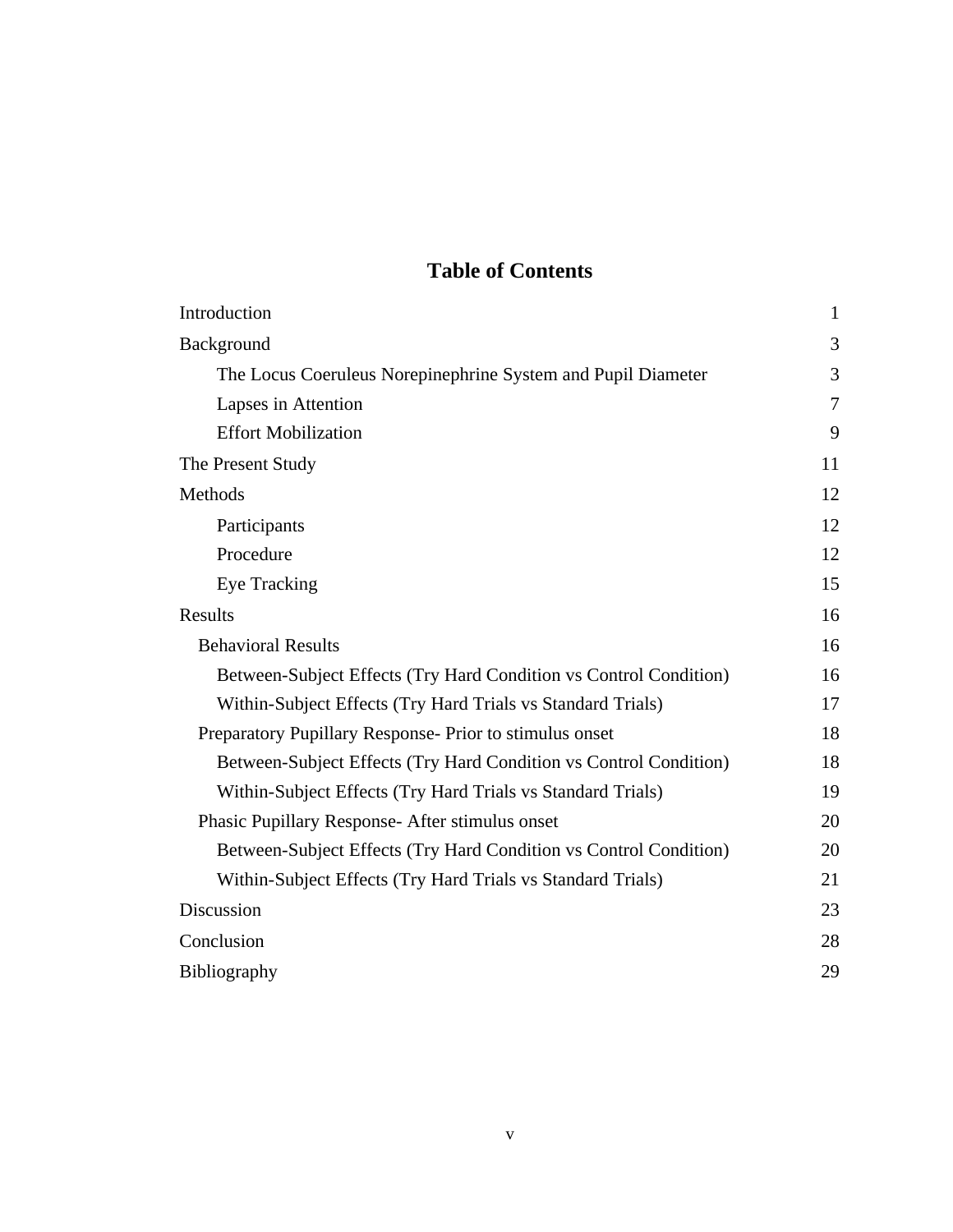# **List of Figures**

| Figure 1. Locus coeruleus location and the areas of the brain it impacts (Lin &                                                                                                      |
|--------------------------------------------------------------------------------------------------------------------------------------------------------------------------------------|
| Figure 2. Areas of the brain involved in the fronto-parietal network (Bailey, 2019)5                                                                                                 |
| Figure 3. Variations in attention levels, and therefore performance, due to tonic and                                                                                                |
| Figure 4. The initial screen participants saw before trials depending on which condition                                                                                             |
|                                                                                                                                                                                      |
| Figure 6. After the initial screen and the fixation crosses, participants were shown this<br>slide which remained on their screen between 2 to 10 seconds before the 0s changed in   |
| Figure 7. Average change in pupil diameter (mm) across 50-Time Bins (each 200 msec)<br>between Control and Try Hard conditions during the preparatory phase19                        |
| Figure 8. Average change in pupil diameter (mm) across 50-Time Bins (each 200 msec)<br>comparing Try Hard and Standard trials within the Try Hard condition during the               |
| Figure 9. Average change in pupil diameter (mm) across 50-Time Bins (each 20 msec)<br>between Control and Try Hard conditions during the phasic pupillary response21                 |
| Figure 10. Average change in pupil diameter (mm) across 50-Time Bins (each 20 msec)<br>comparing Try Hard and Standard trials within the Try Hard condition during the phasic<br>.22 |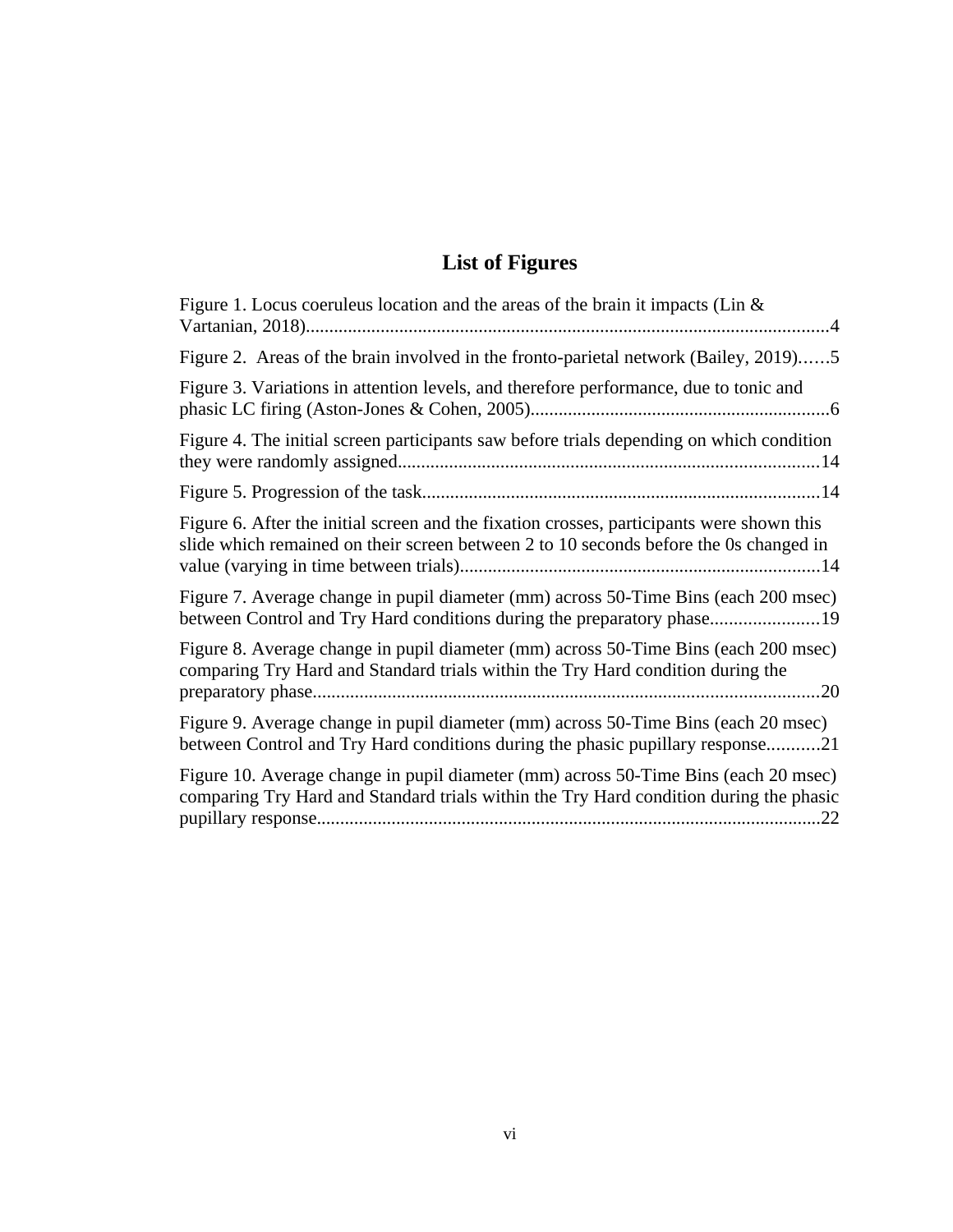# **List of Tables**

[Table 1. Differences in mean response time, proportion of on-task thought, proportion](#page-23-0)  [of off-task thought, proportion of task-related interference, and total number of lapses](#page-23-0)  [between the Control condition \(](#page-23-0)*N*=42) and Try Hard condition (*N*=40) 17

[Table 2. Differences in mean response time, proportion of on-task thought, proportion](#page-24-0)  [of off-task thought, proportion of task-related interference, and total number of lapses](#page-24-0)  across trial type (Standard vs Try Hard trials) within participants in the Try Hard  $\text{condition (}N=40\text{)}$  $\text{condition (}N=40\text{)}$  $\text{condition (}N=40\text{)}$  18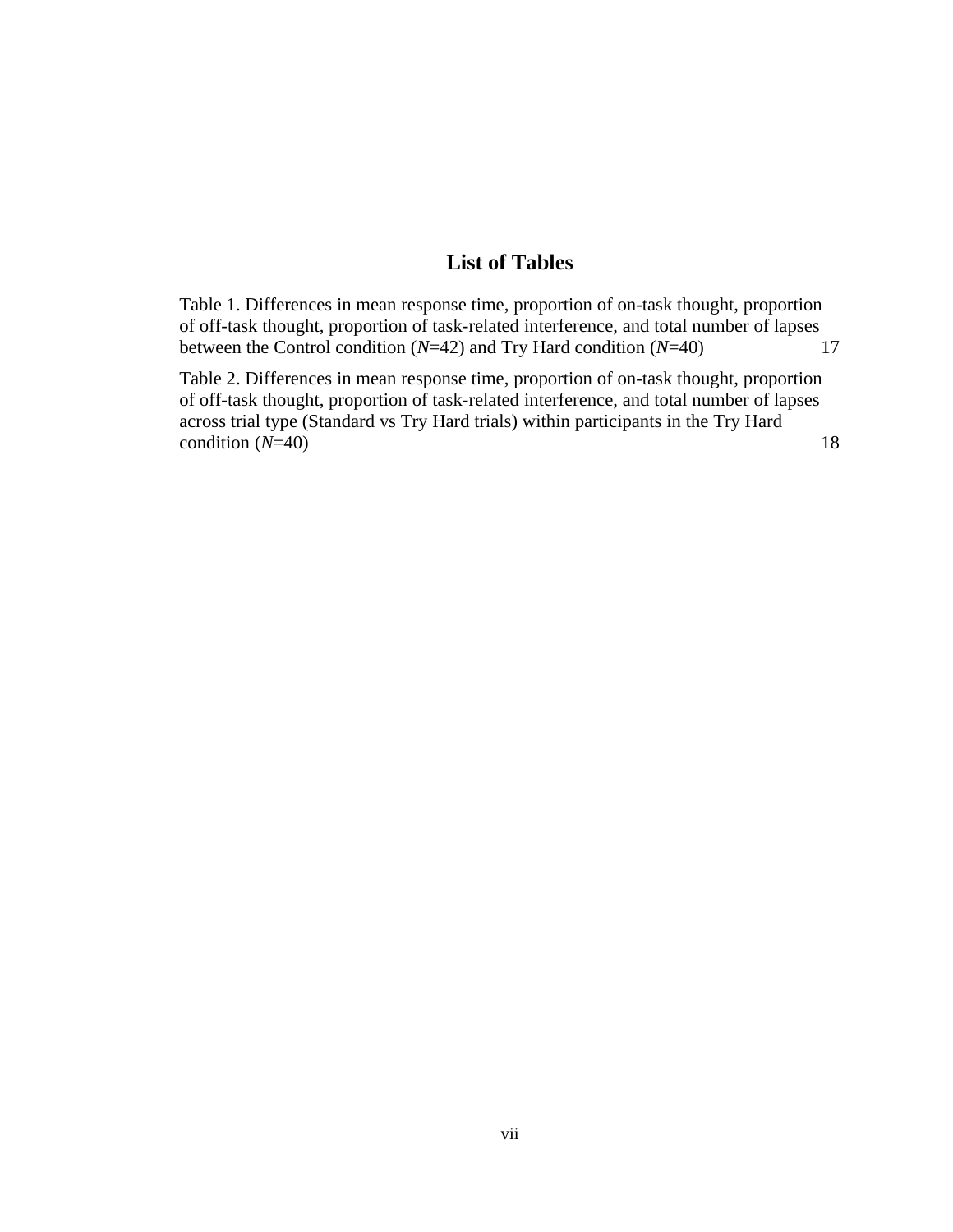# **Introduction**

Momentary disengagement from tasks at hand occurs daily and can result in consequences of varying magnitude. Disengagement from a task is known as a lapse in attention, which everyone has experienced to some degree at one point or another. For instance, driving through a stop light intersection and afterwards being unsure whether or not the light was actually green. Other lapses in attention, however, can have massive detrimental effects. Consider, for example, a plane pilot rapidly descending in the air during a lapse. Given the pervasive and consequential nature of attentional lapses, the present study was largely concerned with testing the following notion: Can encouraging individuals to mobilize more effort with instructions to 'try hard' prevent additional lapses, resulting in better task performance?

Research has been conducted to better understand how attention processes during tasks and lapses in attention relate to pupillary responses (Alnaes, Sneve, Espeseth, Endestad, Van de Pavert & Laeng, 2014; Beatty & Lucero-Wagoner, 2000; Unsworth, Robison & Miller, 2018), as well as the ability of individuals to consciously increase their effort levels, (Kleinsorge, 2001; Steinborn, Langner & Huestegge, 2017), though these two ideas have not yet been researched in unison; hence, the main purpose of this study. The present study examines the relation between effort mobilization (changing of effort levels) and changes in task performance by utilizing pupillary responses as an online indicator of the amount of attentional effort an individual devotes to a task. Specifically, this study will explore changes in pupil dilation in response to instructing participants to try harder on certain trials compared to Standard trials. Results of this study will help to further the understanding of how individuals can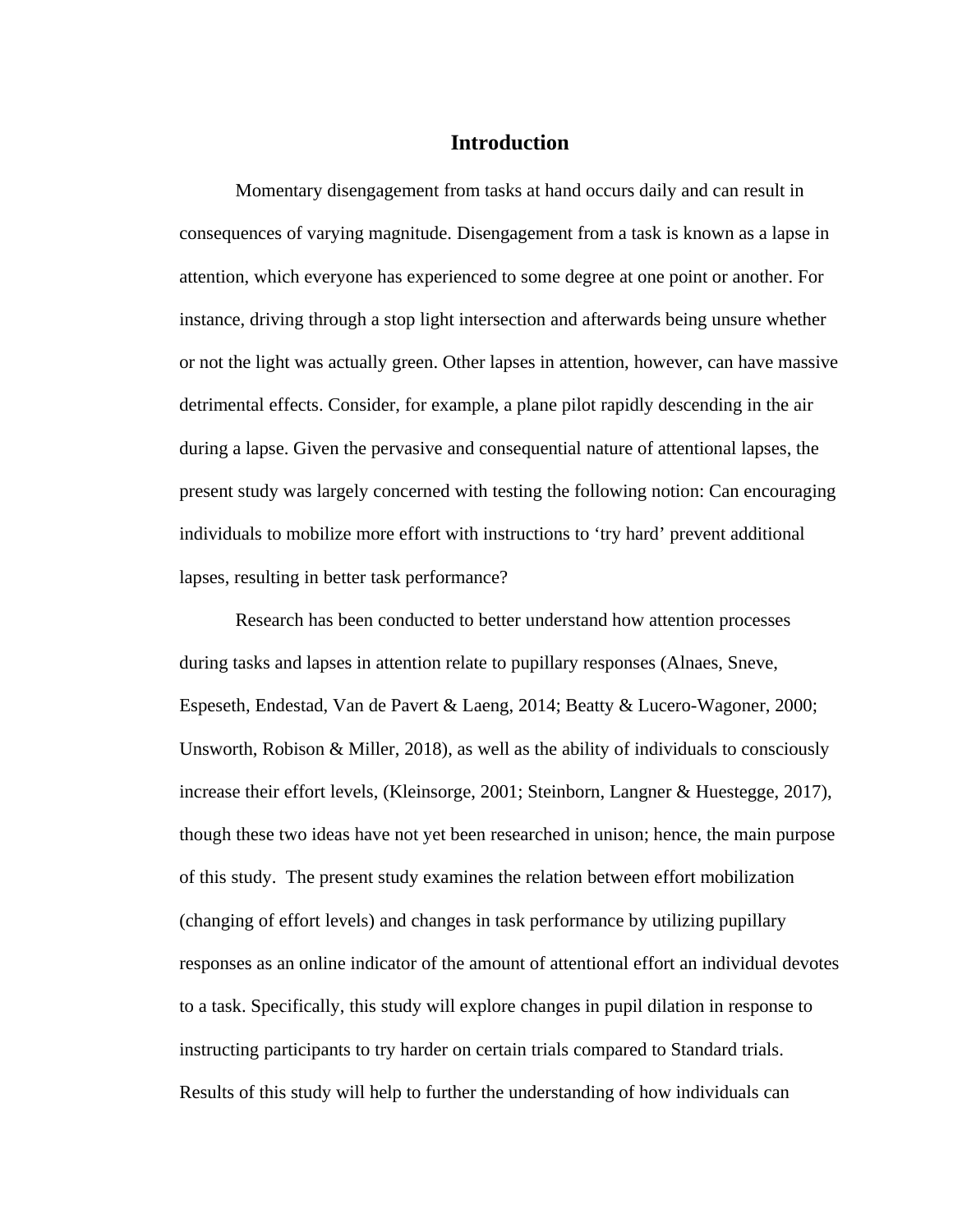increase the amount of effort devoted to a task and if this is connected to improved performance. Furthermore, after additional extended research, this study has the potential to contribute to the future development of technology, such as one that provides a stimulus to individuals encouraging them to increase their attention to potentially help prevent accidents caused by lapses in attention.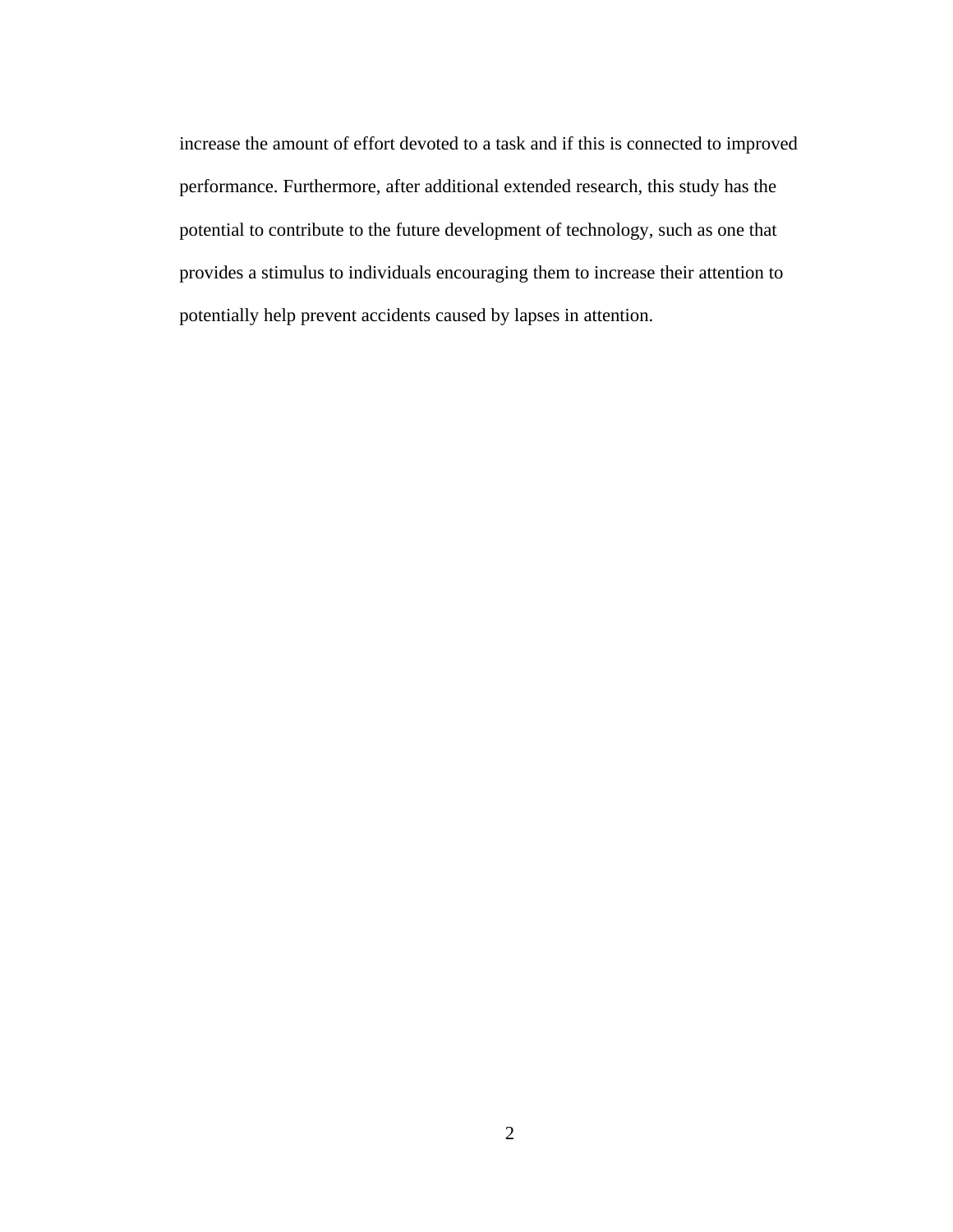# **Background**

#### *The Locus Coeruleus Norepinephrine System and Pupil Diameter*

The capacity of an individual to complete a task to the best of their abilities is primarily dependent upon their attention levels; arousal is an imperative factor influencing the strength of attention and thus, the ability of individuals to focus on a task. Arousal levels are influenced by the locus coeruleus norepinephrine (LC-NE or LC) system, (Lenartowicz, Simpson & Cohen, 2013), a brainstem modulatory nucleus with extensive reach throughout the brain that controls the majority of norepinephrine (NE) release (Unsworth & Robison, 2018). NE is the neurotransmitter—a chemical substance that transmits information in the body—most heavily involved in the control of attention.

The LC-NE system is vital to understanding how attention levels fluctuate and, consequently, the causes of poor performance. It has been found that when the LC system is activated, there is an elevated level of alertness due to the activation of norepinephrine receptors (Samuels & Szabadi, 2008). Innervation of NE receptors leads to a generalized increase in cortical activity due to the increased levels of norepinephrine in the brain; high levels of NE thereby contribute to higher levels of alertness (Samuels & Szabadi, 2008). Fluctuations in alertness are responsible for decreased performance in sustained attention tasks (Smith & Nutt, 1996), typically demonstrated by longer reaction times or a lack of reaction (i.e., an omission error). Attentional processing is primarily controlled by the parietal and prefrontal cortex regions of the brain. Norepinephrine activation in the prefrontal cortex of rats resulted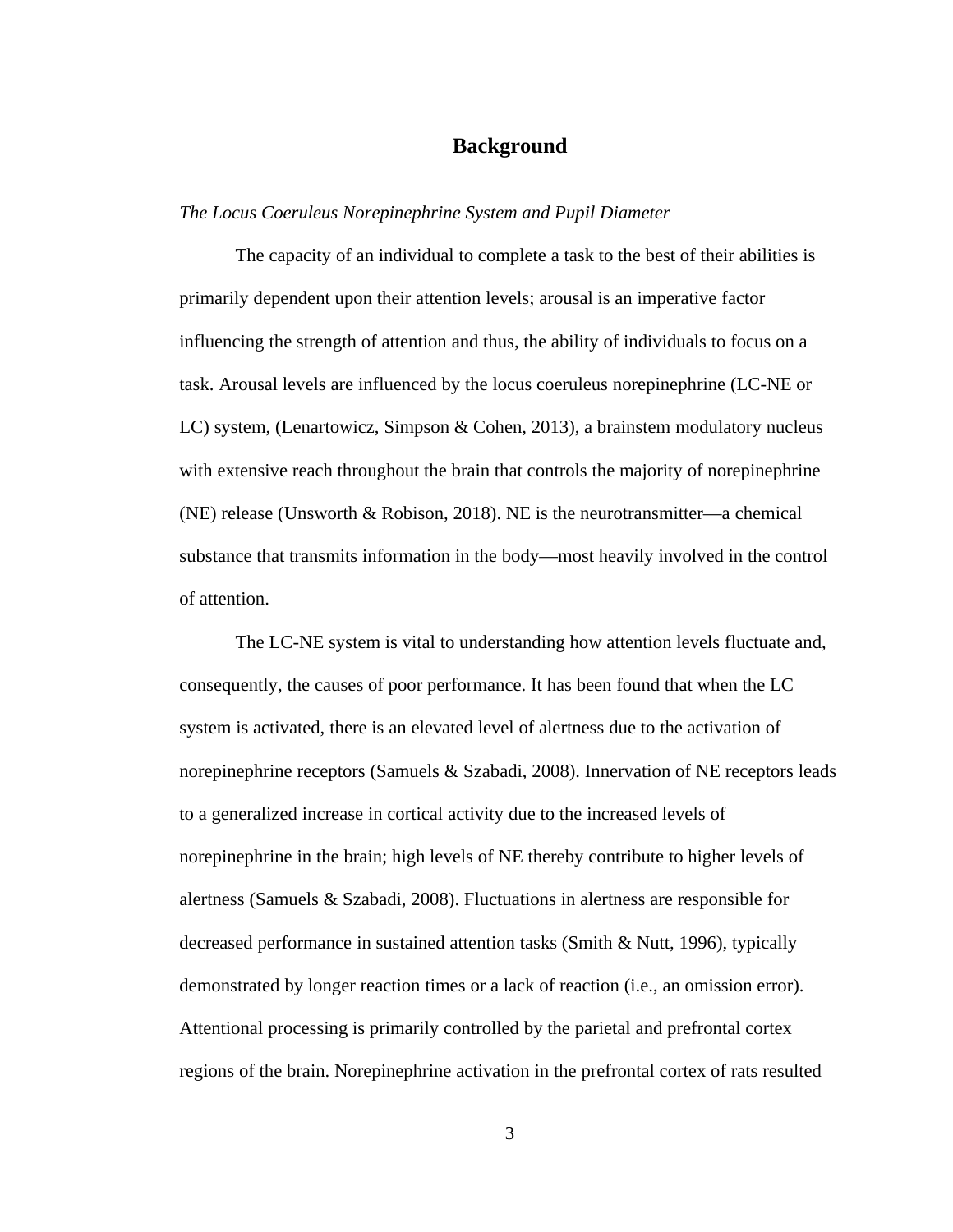in increased performance which was thought to be a result of increased arousal levels (Samuels & Szabadi, 2008). In a study conducted by Smith et al. (1996), low NE levels were actually associated with a greater number of attentional lapses, thus highlighting the importance of high NE levels for maintaining attention.



<span id="page-10-0"></span>Figure 1. Locus coeruleus location and the areas of the brain it impacts (Lin & Vartanian, 2018)

Attention is also extensively controlled by the fronto-parietal network (FPN) of the brain. This network gets recruited when there are multiple competing sensory signals and also contributes to the suppression of distractions (Lenartowicz et al., 2013). The FPN and LC-NE system are linked through synapses—electrical impulses for communication. Therefore, sustained attention relies on the functioning of the LC-NE system, such that deviations in the LC-NE can result in variations in arousal and, consequently, fluctuations in attention levels.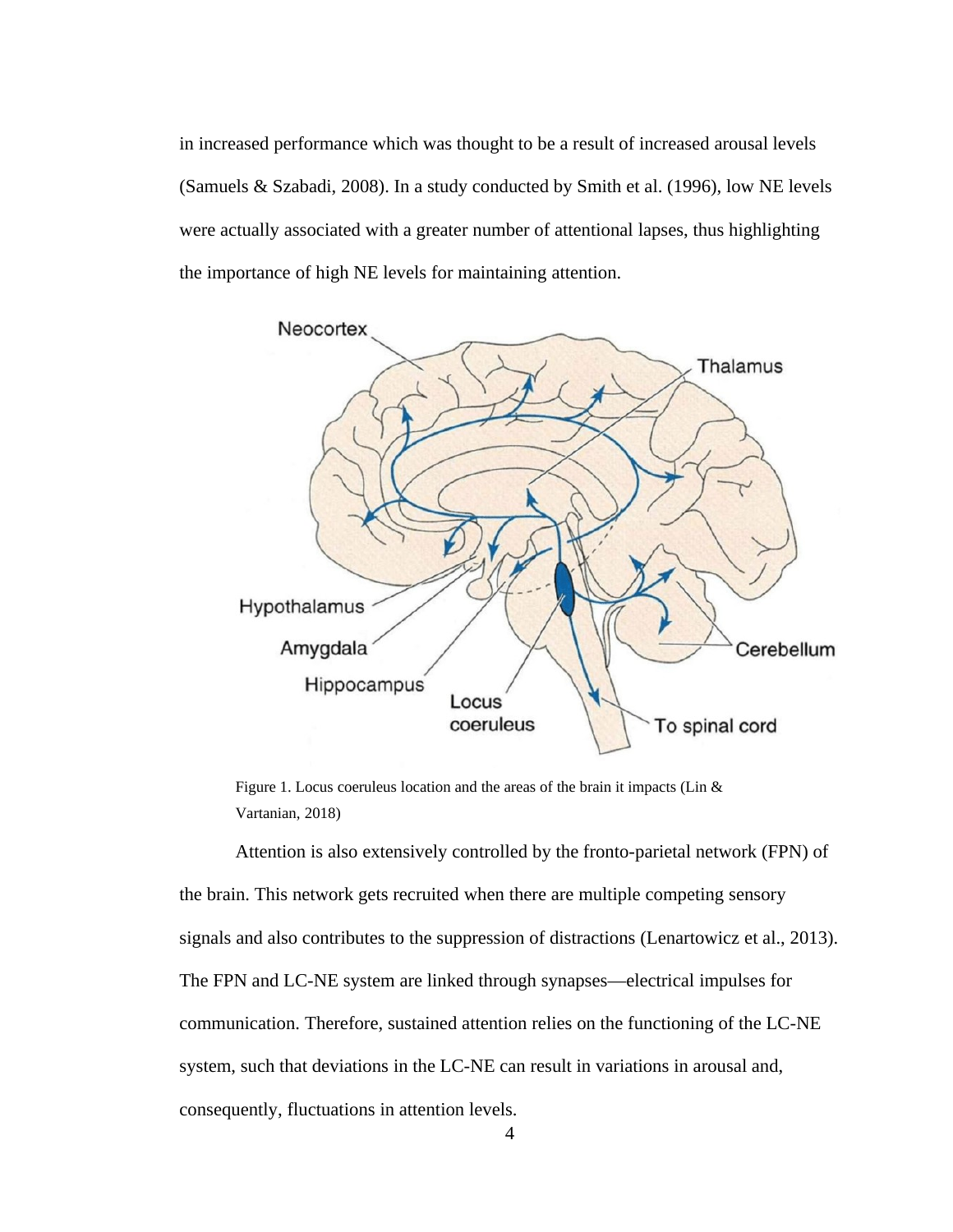

<span id="page-11-0"></span>Figure 2. Areas of the brain involved in the fronto-parietal network (Bailey, 2019)

 The LC-NE system has two firing modes: tonic (baseline) and phasic (changes in firing in response to a stimulus). Tonic LC activity is associated with disengagement from the task, whereas phasic LC activity is associated with task-related decisions and optimization of performance (see Figure 3) (Aston-Jones & Cohen, 2005). When tonic LC activity is low (hypoactive), the alertness and attention of the individual is also low, making them more prone to facing a lapse in attention. As tonic LC activity increases to intermediate levels (phasic), the individual experiences increased attention and alertness, thereby improving their performance on the task (Unsworth et al., 2018). If tonic LC activity increases beyond a certain point, however, the individual becomes hyperactive and is in a more easily distractible state, again making them more prone to lapses in attention (Gilzenrat, Nieuwenhuis, Jepma, & Cohen, 2010) and poorer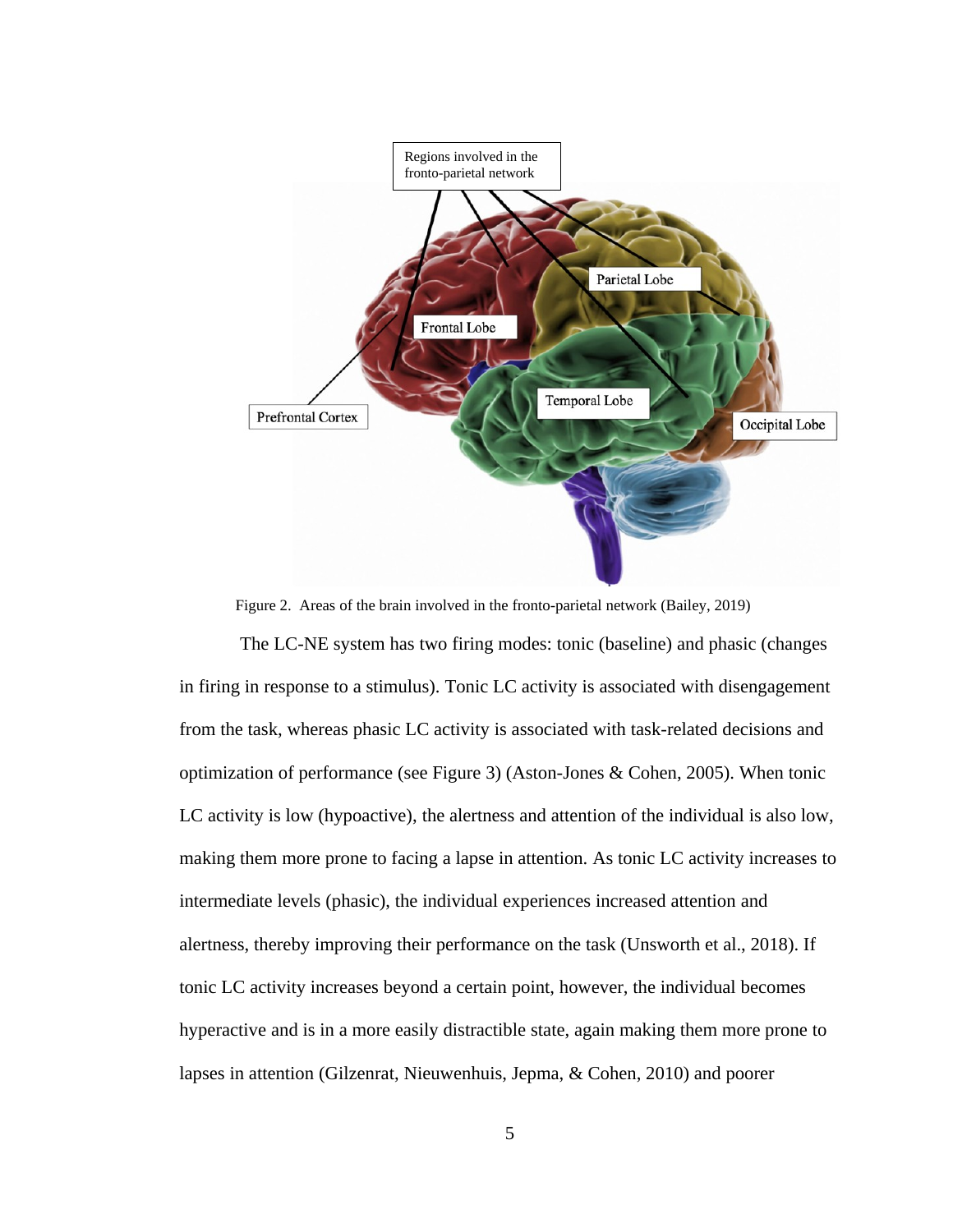performance. This highlights a general, ideal range for LC-NE firing levels in order to maximize attention levels for optimal performance.



YERKES-DODSON RELATIONSHIP

# **Tonic LC activity**

<span id="page-12-0"></span>Figure 3. Variations in attention levels, and therefore performance, due to tonic and phasic LC firing (Aston-Jones & Cohen, 2005)

A well-established method of examining changes in attention allocation is through pupillometry (the measure of pupil size). Prior research has revealed that the pupil increases in size in response to cognitive demand. These changes in pupil dilation relative to baseline levels are known as Task-Evoked Pupillary Responses (TEPRs), which correspond to the intensive aspect of attention insofar that the pupil will dilate in response to the task and the amount of effort required (Beatty & Lucero-Wagoner, 2000). For example, Hess and Polt (1964) had participants complete a series of tasks involving mentally calculating the product of two numbers with each trial varying in the difficulty level of the calculation. They found that the participants' pupils dilated while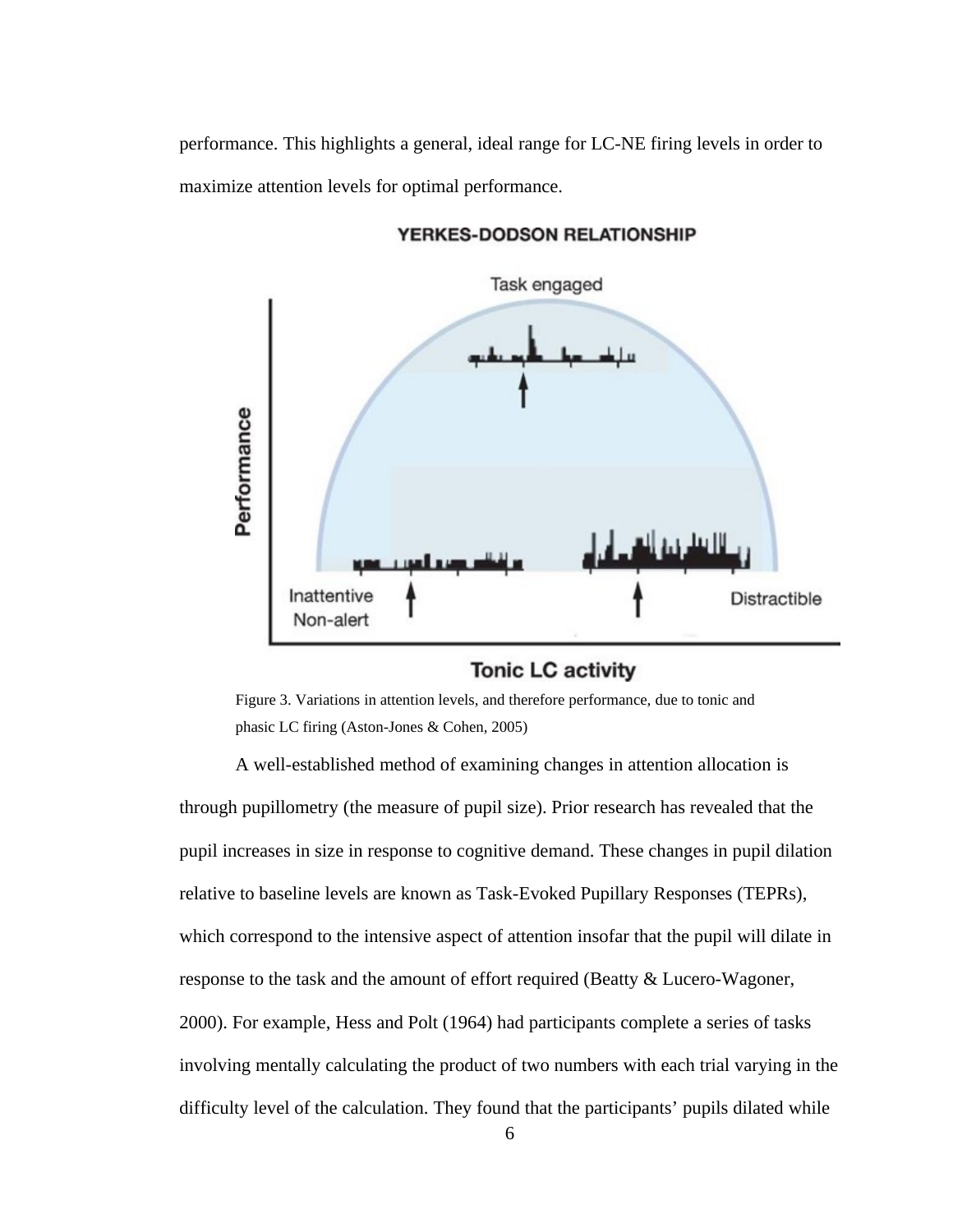they mentally calculated the answer and that the extent of dilation varied in relation to the difficulty of the calculation. Other research has further shown pupillary dilation as a response to increasing memory load in short-term memory tasks (Kahneman & Beatty, 1966). These results imply that dilation of the pupil can be reflective of increased attentional effort allocation. In a study conducted by Alnaes and colleagues (2014), while examining the relationship between pupillary response and the LC system through fMRI (functional magnetic resonance imaging), it was critically found that not only did the pupil dilate in response to the number of objects participants had to track for the task, but this increase in mental effort was further supported by an increase in LC-NE activity shown through fMRI. This was the first study to directly correlate an increase in mental load with pupillary dilation and increased activation of the LC-NE.

#### *Lapses in Attention*

Understanding the basis for why lapses in attention occur relies on recognizing factors that distract individuals from the task at hand and how this is connected to pupillary fluctuations. Sustained attention is heavily influenced by levels of motivation, arousal, and alertness (Lenartowicz et al., 2013; Samuels & Szabadi, 2008). Extreme fluctuations in these levels result in lapses in attention, in which the individual disengages from the task. Lapses in attention can arise in the form of mind-wandering (i.e., thoughts unrelated to the task at hand/daydreaming), mind-blanking (i.e., episodes of zoning out/absence of thought) or by external distraction (having one's attention oriented away from the task due to external sources, such as hunger or loud sounds in the environment) (Unsworth & Robison, 2016).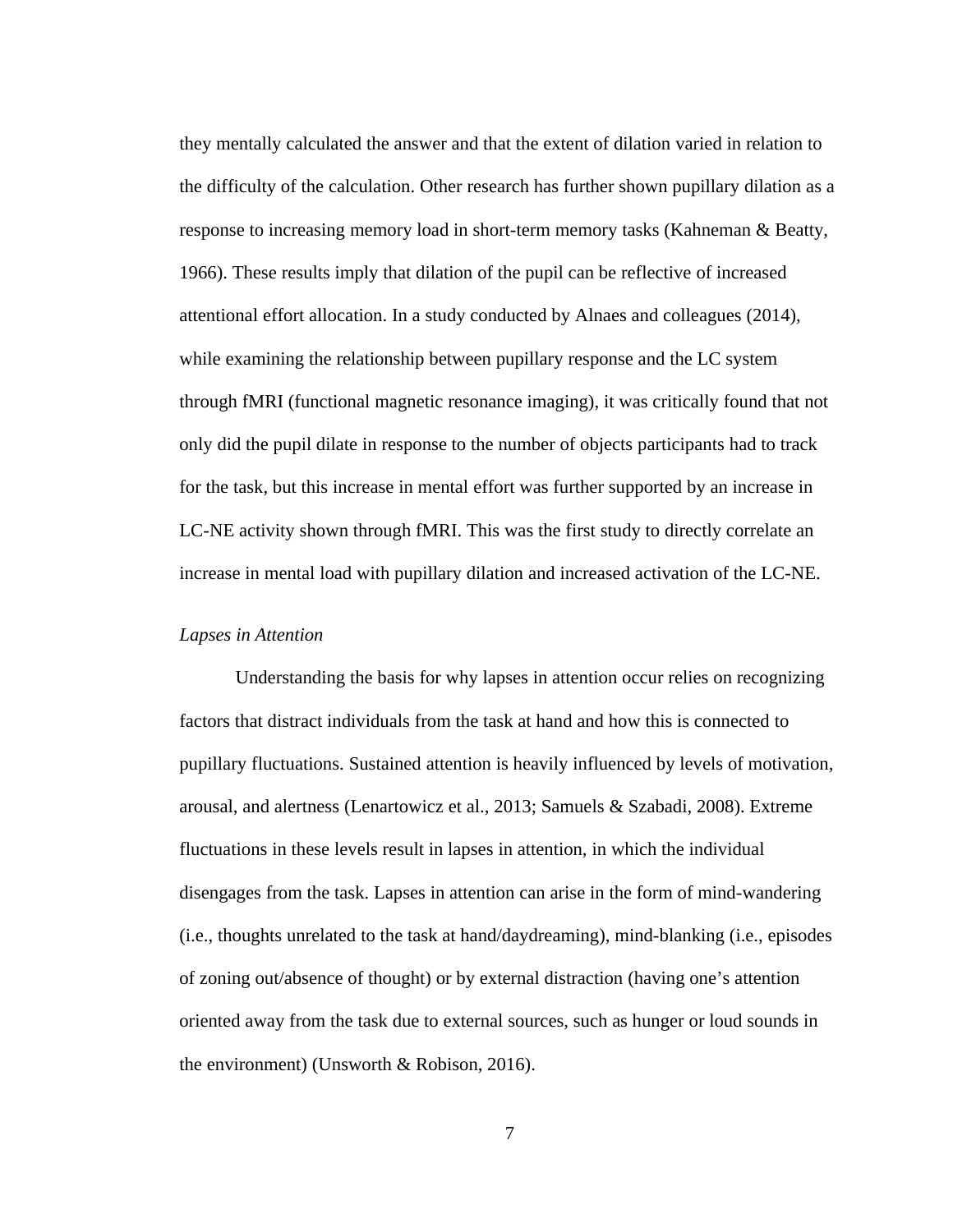One method of examining these fluctuations in attention is to simply ask participants what they are thinking about during the task via the thought-probe technique. Specifically, participants are periodically probed and are asked to report whether their attention was currently on-task or whether they were off-task (e.g., mindwandering, mind-blanking, or externally distracted). Studies have even used thought probes while monitoring pupillary responses. For instance, Unsworth and Robison (2016) found that when participants indicated they had experienced mind-wandering, they had a smaller tonic pupil diameter, worse performance, and smaller TEPRs. Additionally, when participants indicated they were on-task, they had faster response times, larger TEPRs and a larger baseline (tonic) pupil diameter. The implications of this study demonstrate that when a participant experiences mind-wandering, they are experiencing a general lapse in attention, illustrated by their worse performance and smaller pupil size.

Another means of assessing attentional lapses is to examine processes that occur when participants have exceptionally slow reaction times. Additional work by Unsworth et al. (2018) suggests that processes occurring before these slow responses are important. That is, pre-trial pupil diameter is important for tracking lapses in attention. Specifically, Unsworth and colleagues demonstrated that the slowest response times (indicative of lapses in attention) in a psychomotor vigilance task were associated with no changes in pupil dilation during the ISI (the wait time before stimuli is presented, before a response is required). Conversely, the fastest responses were associated with a large increase in pupil dilation before the onset of the stimulus (i.e., the end of the ISI period). This reflects an enhanced preparatory response when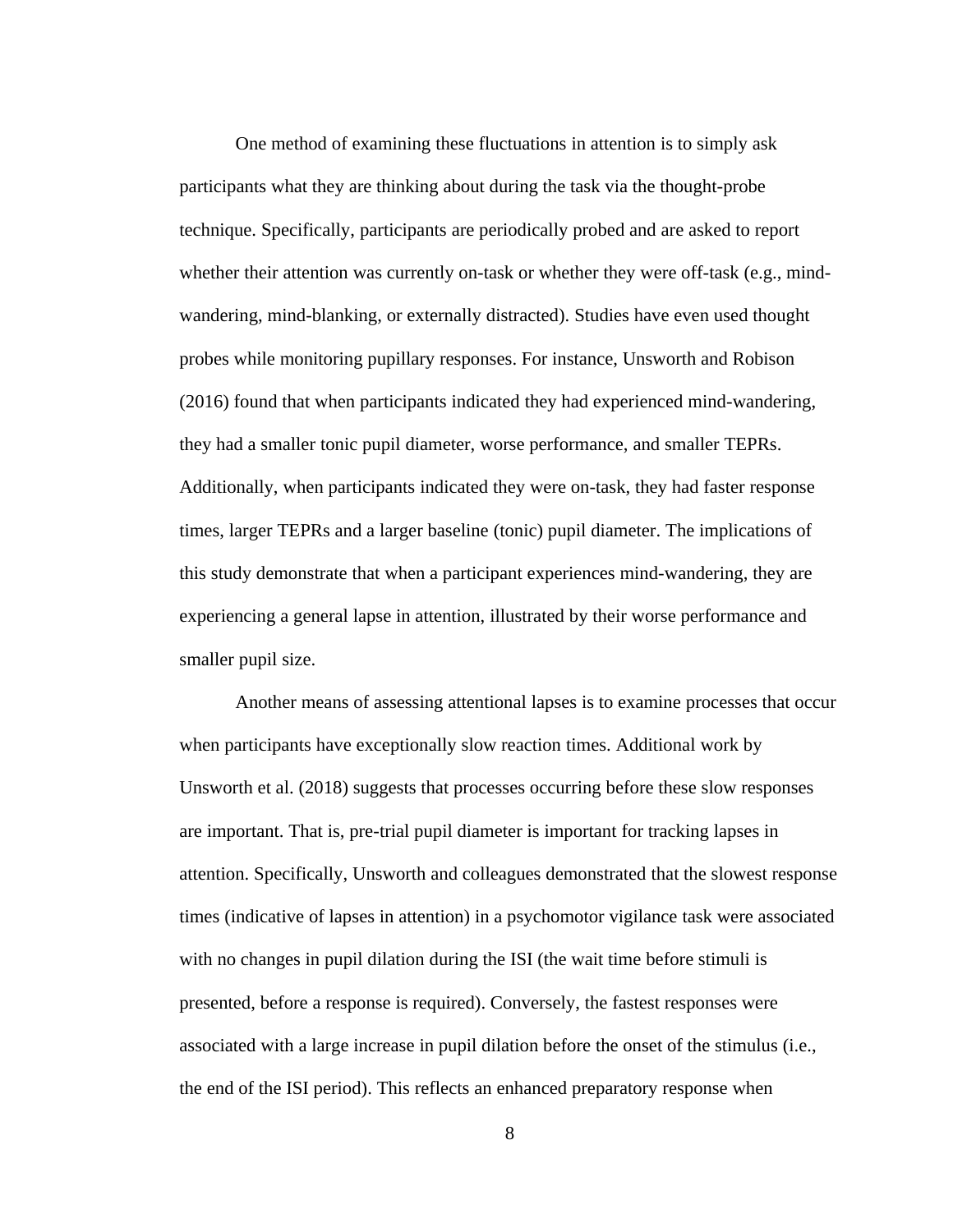participants are on-task, such that on-task trials are associated with a ramp up in attentional effort (as shown via pupil dilation) prior to stimulus onset. Taken altogether, the results reviewed above suggest attentional lapses, whether assessed via thought probes or the slowest reaction times, are related to smaller pupillary responses before and after stimuli onset.

#### *Effort Mobilization*

Research has begun to develop an understanding of how and if individuals can increase their effort levels and the effect this has on their performance. As mentioned earlier, lapses are associated with changes in the tonic and phasic levels of the LC-NE system, and existing literature has found that when an individual experiences a lapse in attention, they have poorer performance as well as a smaller pupillary response. To better understand if these lapses can be prevented, new research has begun to examine the ability of individuals to consciously increase their effort levels. These studies have found that when individuals were presented with instructions to increase effort, they were able to enhance their performance on the task, as humans have a reserve of effort that can be mobilized when required (Steinborn et al., 2017). However, this area of research has only examined the effect of instructions to try harder on performance and it has yet to be thoroughly examined how exactly performance is enhanced under such conditions and whether this improved performance corresponds to changes in pupil dilation. It seems possible that instructions encouraging participants to try harder enhances performance by increasing the amount of attentional effort devoted to the trial (reflected in larger pupillary responses) and by encouraging more on-task thought. The present study sought to address these possibilities.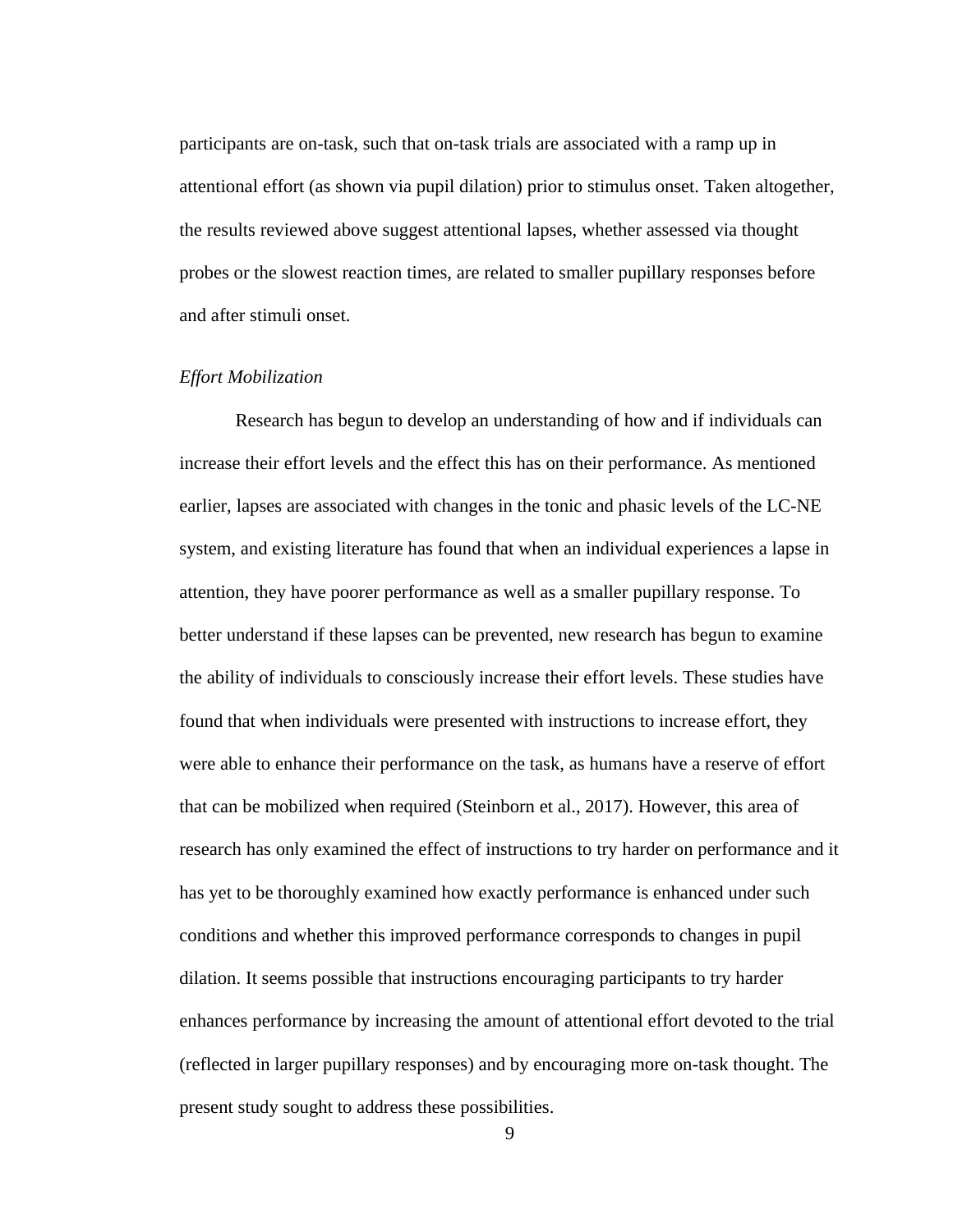Steinborn et al. (2017) conducted a study aimed to better understand the extent to which effort levels can be increased when completing a task. This was done by looking at if participants were able to improve their performance when instructed to try harder and how the waiting period before presentation of the task influenced their performance. Participants were told to respond as quickly and accurately as possible on the task and that occasionally they will be presented with an instruction to try harder prior to the ISI of that trial. The study found that this explicit instruction did improve the processing speed while the error rate did not significantly change. This demonstrates that individuals are capable of increasing how much effort they devote to a task especially when given instruction to do so.

Another study by Kleinsorge (2001) examined a similar concept by attempting to better understand if increased mobilization of effort occurred with a trade off in error rate. That is, if participants are asked to respond faster, is it because they are trying harder or is it because they are attempting to respond faster without regard for accuracy? They also looked at how the time of the pre-cuing interval, PCI, (amount of time given between the instruction to speed up response time and presentation of the task) influenced response time. Participants completed two experiments, both of which suggested that they were able to increase effort levels when asked to do so and generally, the extent of increased effort depended on the PCI length. The results of this study suggested that instructions to respond faster did, in fact, promote faster responses, specifically with shorter PCIs, though in the first experiment, this was complemented with an increase in error rate when the PCI length was short.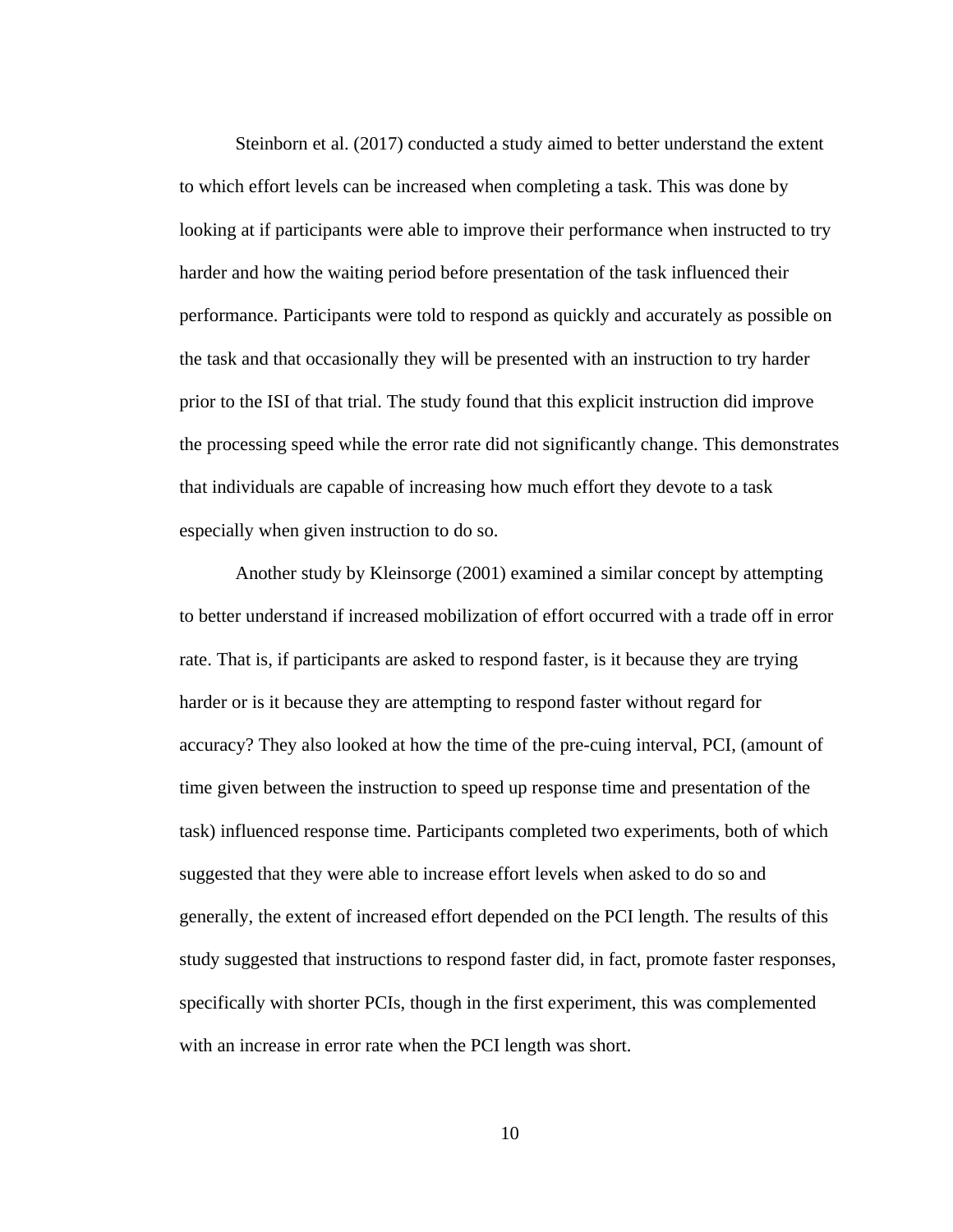#### **The Present Study**

The existing literature has formed a foundation for this study by demonstrating that as individuals increase their attention, their pupil dilates, and they have better performance on tasks. Inversely, when individuals have worse performance, it is highly probable that they have faced a lapse in attention, indicated by a smaller pupil size and exceptionally slow reaction times. Additionally, individuals have the capability of increasing their effort levels on a task, especially when prompted to do so. However, the combination of these two areas of research has yet to be examined—specifically, if prompting individuals to try harder on tasks will prevent a lapse in attention (evident through improved performance) and how this is depicted through pupil size. This study will take the existing literature one step further by examining changes in the pupillary response both before and after the onset of the task stimulus.

As it has been established that better performance is associated with dilated pupils and that instructions to increase effort are associated with improved performance, we predicted that individuals would be able to increase their effort levels when instructed to 'try hard' which should be reflected by a dilated pupillary response. That is, when told to increase effort, individuals should increase attention on those trials, resulting in a more dilated pupil prior to the stimulus and once the stimulus appears onscreen. Presumably, these 'try hard' trials should also be associated with better performance (faster RTs) and less attentional lapses (indexed with thought probes). To examine these possibilities, participants completed a standard sustained attention task, the psychomotor vigilance task, while pupil diameter was simultaneously assessed.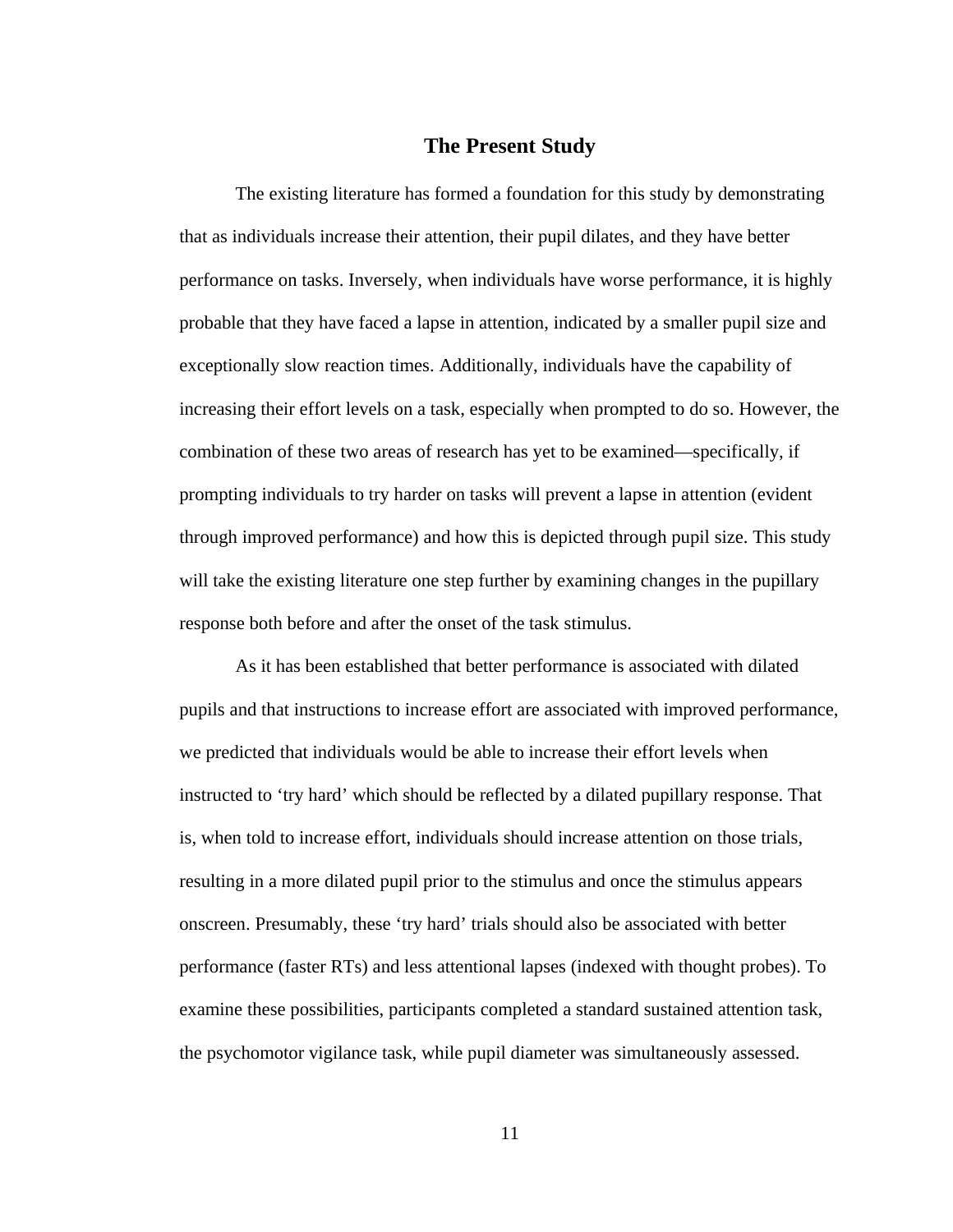# **Methods**

#### *Participants*

Participants (*N=*82) were individuals between the ages of 18 and 35 recruited from the Human Subject Pool at the University of Oregon. Each participant was tested individually in a laboratory session lasting approximately 120 minutes total. Note that the task reported herein was part of a larger experimental session. As the other tasks administered were unrelated to the present study, they are not reported but instead were used as a control; the task specific to this study was the last task in this sequence and lasted 30 minutes out of the entire 2-hour span.

#### *Procedure*

After obtaining informed consent and demographic information, participants were first randomly assigned to either the Control condition in which there was no 'try hard' instruction between trials or, assigned to the experimental condition (Try Hard condition) in which prior to some of the trials they were prompted with an instruction to 'try hard.' Participants were tested individually in a dimly lit room where they completed the psychomotor vigilance task while pupil diameter was simultaneously recorded. After calibrating the eye tracker, participants performed a variant of the psychomotor vigilance task. Participants were first presented with a row of X's (XXXXXXXX) or, if in the experimental condition, the instruction to 'try hard' (TRY HARD) on screen for 1000 milliseconds (msec) before certain trials. Next, participants were presented with a row of five black fixation crosses in the middle of the screen on a white background for 2000 msec. Participants were then presented with a row of zeros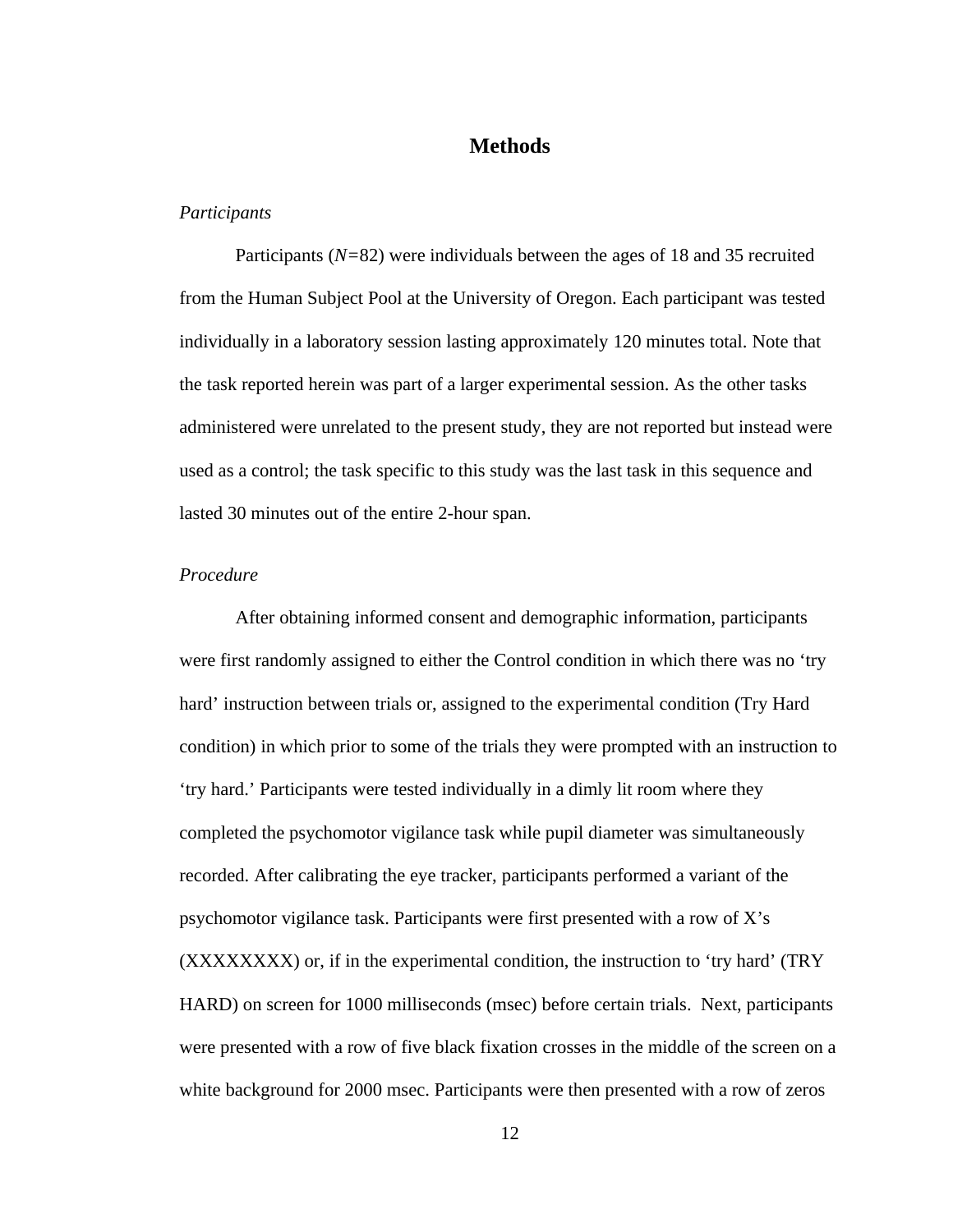in blue Arial font 24 (visual angle 1.21°) in the center of the screen. The task required the participants to press the spacebar as quickly as possible once the numbers started changing after a pseudorandom variable inter-stimulus interval, ISI, (ISI: wait time before the stimulus; time between 0s and changing of value) which ranged anywhere from two to ten seconds. After pressing the spacebar, the response time was left on screen in red for one second to provide feedback to the participants. Following feedback, a 500 msec blank screen was presented, and then either the next trial began, or participants were presented with a thought probe on the screen. In the experimental condition, on 20% (pseudo-random) of the trials, participants were presented with the instruction to 'try hard' on the following trial. Participants performed 120 trials, and the task lasted approximately 30 minutes. The dependent variables included mean reaction time (RT), as well as the number of trials with RTs> 500 msec (Dinges & Powell, 1985). This latter measure was chosen given that it is the standard measure of lapses used in this task (Lim & Dinges, 2008; Unsworth & Robison, 2016). Thought probes were also presented throughout the task that asked participants if on the immediately preceding trial, they were (1) on-task, (2) experiencing task-related interference, (3) experiencing external distraction, (4) intentionally mind-wandering, (5) unintentionally mind-wandering, or (6) mind-blanking. Participants responded by pressing the appropriate number on the keyboard. Responses 3-6 were considered attentional lapses (aka "off-task thoughts;" external distraction, mind-wandering, and mind-blanking).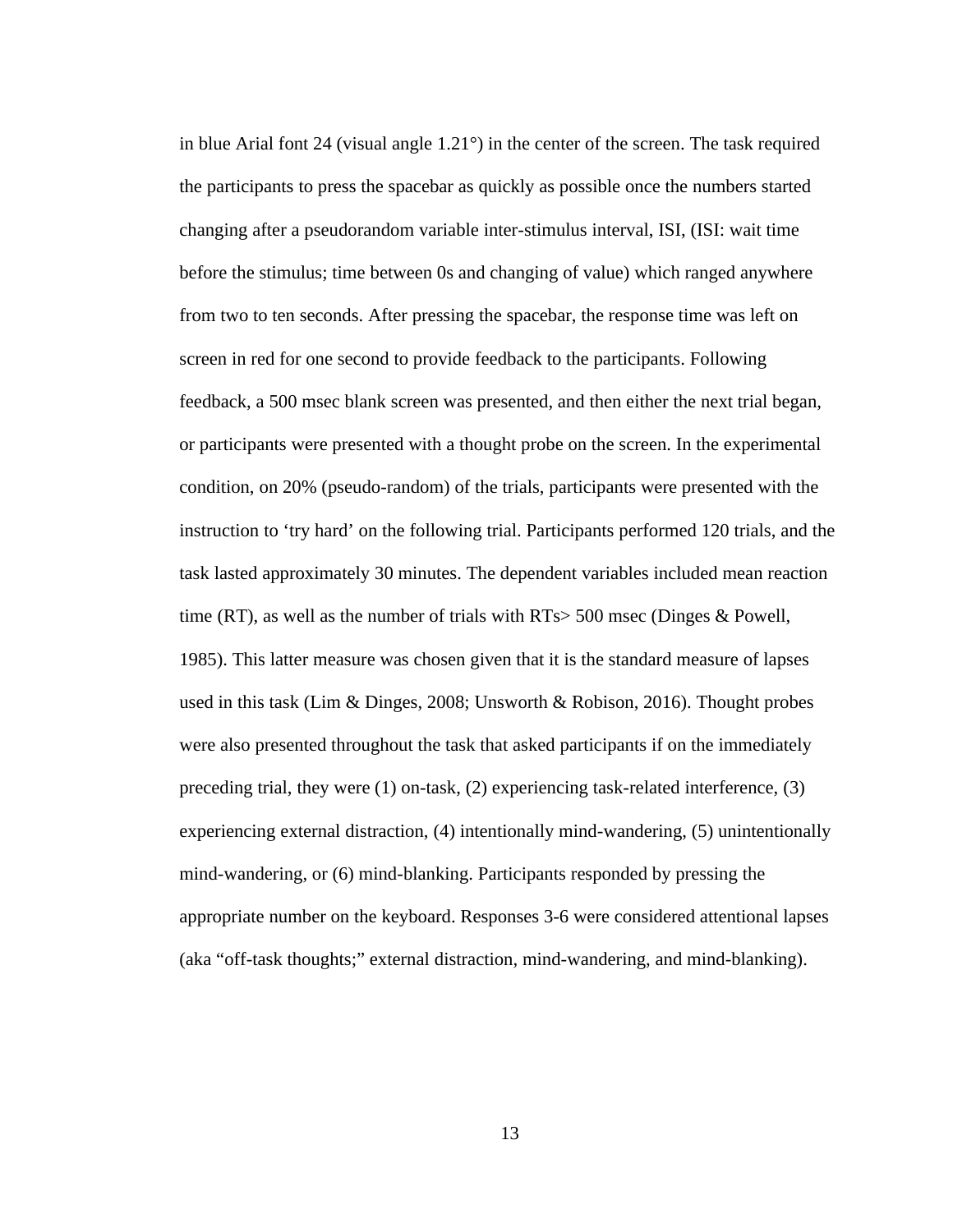

<span id="page-20-0"></span>Figure 4. The initial screen participants saw before trials depending on which condition they were randomly assigned.

Those in the Control condition always saw the left image prior to each trial and those in the Try Hard condition saw the right image prior to certain trials.



<span id="page-20-1"></span>Figure 5. Progression of the task

Press the Spacebar to stop the numbers

00.000

<span id="page-20-2"></span>Figure 6. After the initial screen and the fixation crosses, participants were shown this slide which remained on their screen between 2 to 10 seconds before the 0s changed in value (varying in time between trials).

This was the time period (ISI) in which the preparatory phase of pupillary response was examined.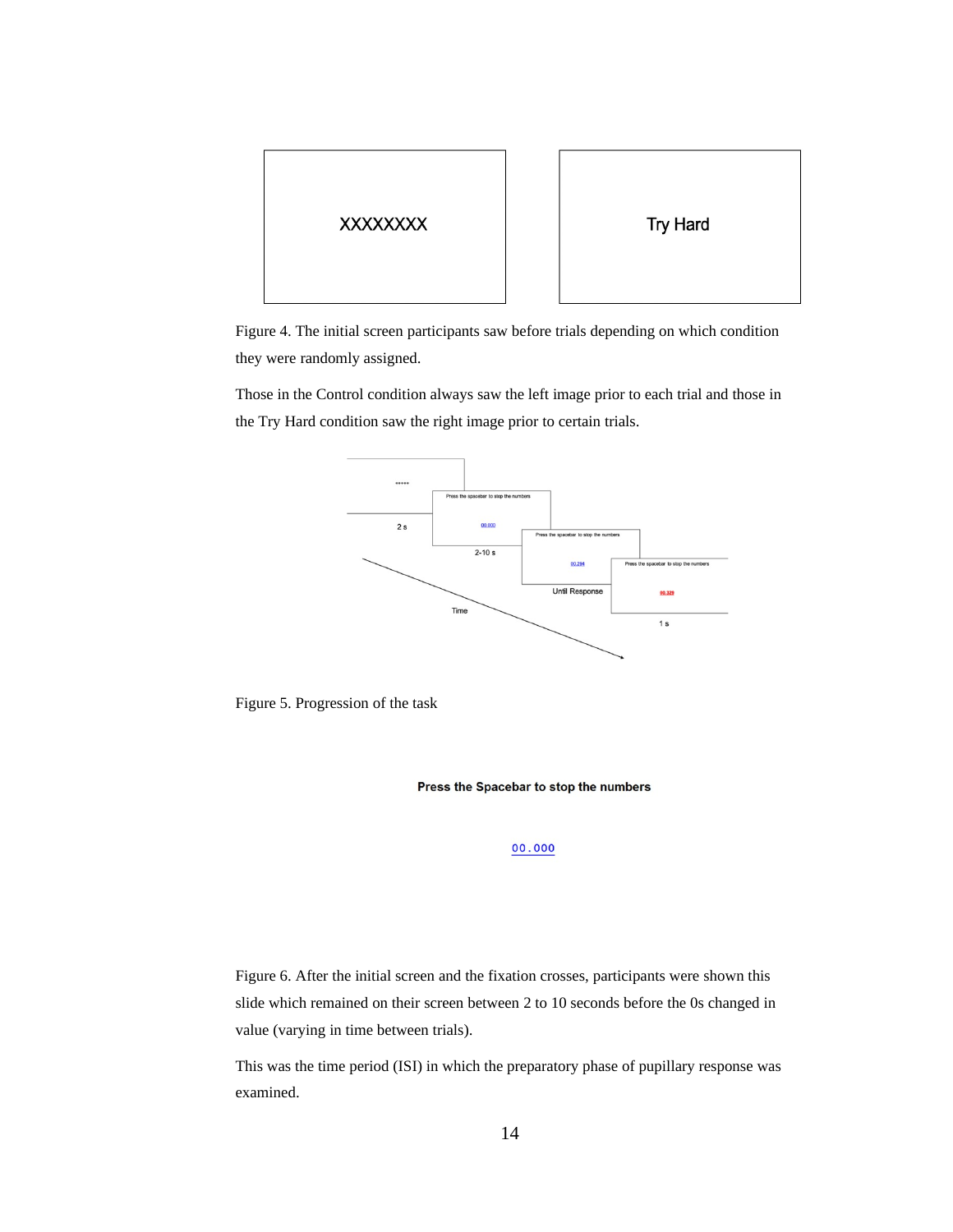## *Eye Tracking*

Pupillary responses were recorded during the preparatory phase (during the ISI) and during the task (once the numbers began to change). Pupil diameter was continuously recorded binocularly at 120 Hz using a Tobii T120 eye tracker. Participants were seated approximately 60 centimeters from the monitor with the use of a chinrest. Stimuli was presented on the Tobii T120 eye tracker 17-inch. monitor with  $1024 \times 768$  screen resolution. Data from each participant's left eye was used. Missing data points due to blinks, off-screen fixations, and/or eye tracker malfunctions were removed when analyzing the data. Pre-trial baseline pupil size was computed as the average pupil diameter during the fixation cross screen (2000 msec). Pupillary responses during the ISI were corrected by subtracting out the pre-trial baseline and locked (time at this point is zero) to when the numbers appeared on screen on a trial-bytrial basis for each participant. To examine the time course of pupillary responses during the ISI, pupillary data was averaged into a series of 200 msec time windows following the appearance of the numbers for each trial. Phasic (i.e., task-evoked) responses to the onset of the stimulus (changing of the numbers) were corrected by subtracting out the last 200 msec of the ISI and locked to when the numbers began counting on a trial-by-trial basis for each participant. To examine the time course of the phasic pupillary responses, pupillary data was averaged into a series of 20 msec time windows following stimulus onset for each trial. The dependent measure is the average phasic pupillary response which includes the peak in pupil size given a clear peak is present in the waveform. Specifically, the peak is defined as the maximum pupillary dilation following stimulus onset for each trial and each participant.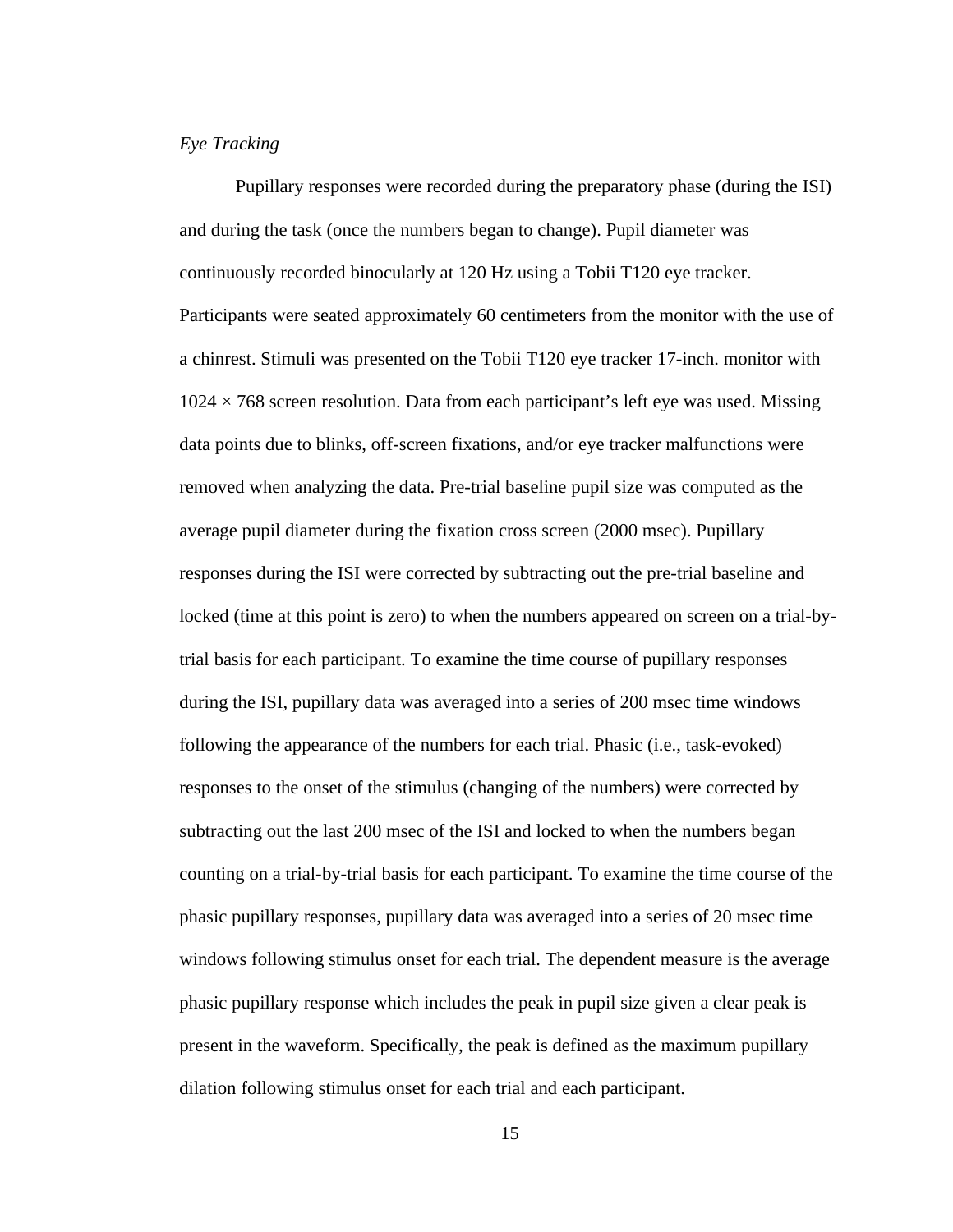#### **Results**

Following data collection, data was analyzed using SPSS and Jamovi. Data was split into the following three categories: behavioral results, preparatory pupillary response and phasic (task-evoked) pupillary response. Within each category, analyses were organized by first examining between-subject effects (Try Hard condition vs Control condition) followed by within-subject effects of the Try Hard condition (Try Hard trials vs Standard trials).

#### **Behavioral Results**

#### *Between-Subject Effects (Try Hard Condition vs Control Condition)*

 An independent samples *t*-test revealed that individuals in the Try Hard condition had statistically significant faster mean RTs (*M* = 359.30, *SD* = 39.74) when compared to individuals in the Control condition (*M* = 397.57, *SD* = 62.32), *t*(80) = 3.30, *p* = .001, Cohen's *d* = .728. Not only were people in the Try Hard condition faster in their overall performance, but they also reported a lower proportion of off-task thought (*M* = .50, *SD* = .25) than people in the Control condition (*M* = .62,  $SD = .25$ ). Examining the number of trials with  $RTs > 500$  msec (i.e., lapses in attention) revealed a similar finding, insofar that the total number of attentional lapses was lower for those in the Try Hard condition  $(M = 7.08, SD = 6.41)$  than those the Control condition (*M* = 12.98, *SD* = 11.21), *t*(80) = 2.91, *p* = .005, Cohen's *d* = .642 and achieved statistical significance. Collectively, these results are consistent with our hypothesis by suggesting that overall performance is much better in the Try Hard condition compared to the Control condition. See Table 1 for more details.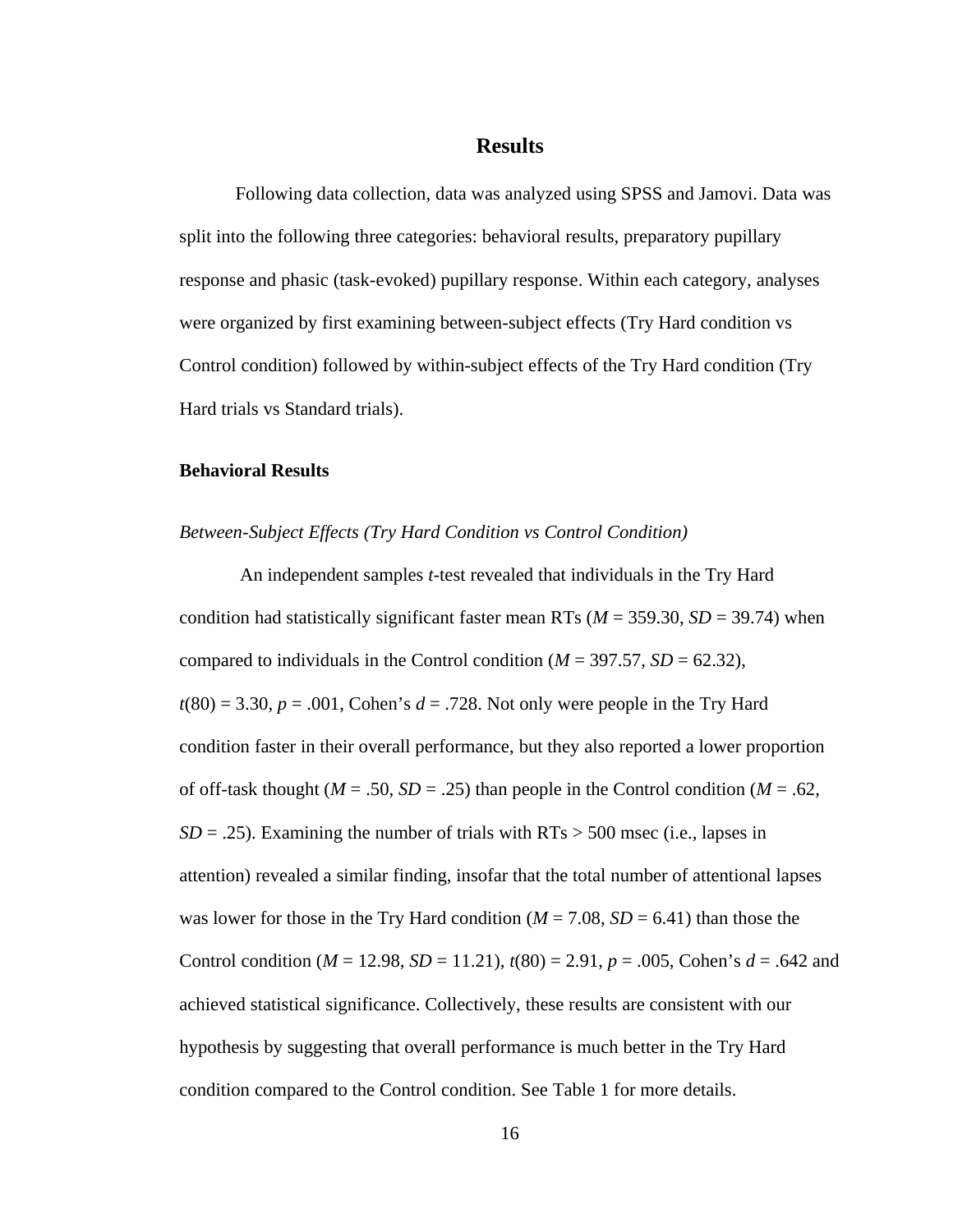|                                            | <b>Condition</b> | N  | <b>Mean</b> | Std.<br><b>Deviation</b> | Std.<br>Error<br><b>Mean</b> |
|--------------------------------------------|------------------|----|-------------|--------------------------|------------------------------|
| Mean<br><b>Response time</b>               | Control          | 42 | 397.57      | 62.32                    | 9.62                         |
|                                            | Try Hard         | 40 | 359.30      | 39.74                    | 6.28                         |
| <b>On Task</b>                             | Control          | 42 | .16         | .22                      | .034                         |
|                                            | Try Hard         | 40 | .28         | .26                      | .041                         |
| <b>Off Task</b>                            | Control          | 42 | .62         | .24                      | .038                         |
|                                            | Try Hard         | 40 | .50         | .25                      | .040                         |
| <b>Task Related</b><br><b>Interference</b> | Control          | 42 | .22         | .21                      | .032                         |
|                                            | Try Hard         | 40 | .22         | .13                      | .020                         |
| Lapse                                      | Control          | 42 | 12.97       | 11.21                    | 1.73                         |
|                                            | <b>Try Hard</b>  | 40 | 7.07        | 6.41                     | 1.01                         |

<span id="page-23-0"></span>Table 1. Differences in mean response time, proportion of on-task thought, proportion of off-task thought, proportion of task-related interference, and total number of lapses between the Control condition (*N*=42) and Try Hard condition (*N*=40)

*Within-Subject Effects (Try Hard Trials vs Standard Trials)* 

Among those assigned to the Try Hard (experimental) Condition, a paired samples *t*-test revealed no statistically significant difference in mean RTs (msec) when comparing Standard trials ( $M = 360.20$ ,  $SD = 40.35$ ) to Try Hard trials ( $M = 355.73$ , *SD* = 45.11), *t*(39) = 0.995, *p* = .326, Cohen's *d* = .157. The proportion of off-task thought also did not show a statistically significant difference between Standard trials (*M* = .514, *SD* = .289) and Try Hard trials (*M* = .486, *SD* = .247), *t*(39) = 0.987,  $p = .330$ , Cohen's  $d = .156$ . Similarly, the proportion of trials with RTs  $> 500$  msec (i.e., lapses in attention) did not demonstrate a statistically significant difference between Standard trials (*M* = .058, *SD* = .054) and Try Hard trials (*M* = .063, *SD* = .042), *t*(39) = 0.441, *p* = .661, Cohen's *d* = .070. Taken altogether, these results suggest that there were no differences across trials in either performance (as measured by mean RTs) or attentional lapses (indexed with off-task thoughts and the slowest RTs). See Table 2 for more details.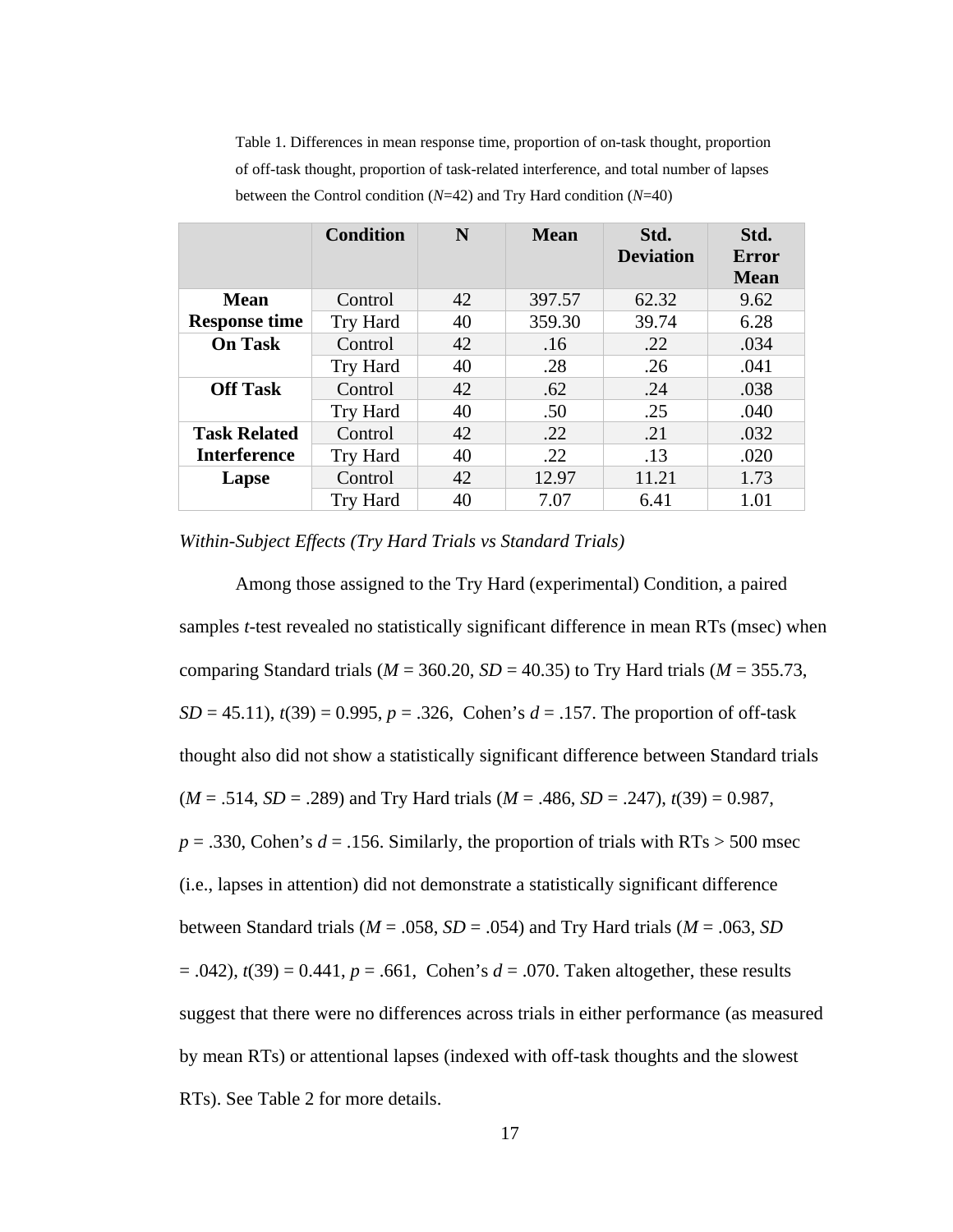<span id="page-24-0"></span>Table 2. Differences in mean response time, proportion of on-task thought, proportion of off-task thought, proportion of task-related interference, and total number of lapses across trial type (Standard vs Try Hard trials) within participants in the Try Hard condition (*N*=40)

|                      | <b>Trial Type</b> | N  | <b>Mean</b> | Std.<br><b>Deviation</b> | <b>Std. Error</b><br><b>Mean</b> |
|----------------------|-------------------|----|-------------|--------------------------|----------------------------------|
| Mean                 | Standard          | 40 | 360.20      | 40.35                    | 6.38                             |
| <b>Response time</b> | <b>Try Hard</b>   | 40 | 355.73      | 45.11                    | 7.13                             |
| <b>On Task</b>       | Standard          | 40 | .29         | .31                      | .050                             |
|                      | <b>Try Hard</b>   | 40 | .26         | .23                      | .036                             |
| <b>Off Task</b>      | Standard          | 40 | 51          | .29                      | .046                             |
|                      | Try Hard          | 40 | .49         | .25                      | .039                             |
| <b>Task Related</b>  | Standard          | 40 | .19         | .15                      | .024                             |
| <b>Interference</b>  | Try Hard          | 40 | .25         | .17                      | .023                             |
| Lapse                | Standard          | 40 | .058        | .054                     | .0086                            |
|                      | <b>Try Hard</b>   | 40 | .063        | .076                     | .012                             |

#### **Preparatory Pupillary Response-Prior to stimulus onset**

#### *Between-Subject Effects (Try Hard Condition vs Control Condition)*

A 2 (Condition: Control vs. Try Hard; between-subjects factor) x 50 (Bin; within-subjects factor) repeated measures ANOVA revealed no statistically significant main effect of Condition on mean pupillary response prior to the appearance of the stimulus,  $F(1, 80) = .49$ ,  $p = .488$ , partial  $\eta^2 = .006$ . However, the repeated measures ANOVA did show a statistically significant main effect of Bin, *F*(49, 3920) = 2.18,  $p < .001$ , partial  $\eta^2 = .027$ ; the pupil size tends to go down initially then back up. Importantly, though, there was also a statistically significant interaction between Bin and Condition,  $F(49, 3920) = 3.10$ ,  $p < .001$ , partial  $\eta^2 = .037$ . Figure 7 demonstrates that only for participants in the Try Hard condition, the pupil size increased at the end of the preparatory period (as the stimulus is about to appear). However, for people in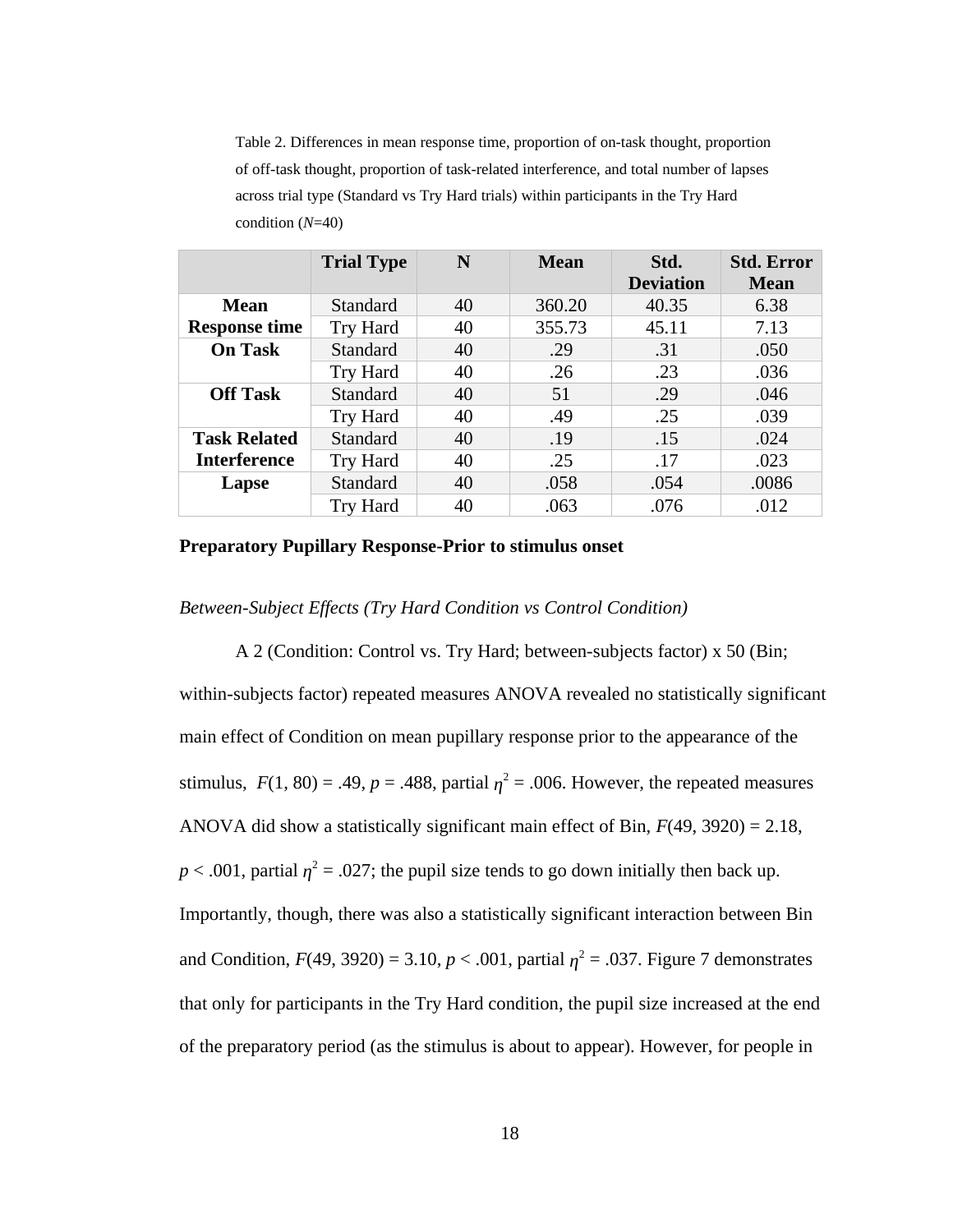the Control condition, the pupil stayed small. These results suggest participants were preparing more in the Try Hard condition than the Control condition.



<span id="page-25-0"></span>Figure 7. Average change in pupil diameter (mm) across 50-Time Bins (each 200 msec) between Control and Try Hard conditions during the preparatory phase.

*Within-Subject Effects (Try Hard Trials vs Standard Trials)*

Next, we submitted pupillary responses (before stimulus onset) to a 2 (Trial Type: Try Hard vs. Standard; within-subjects factor) x 50 (Time Bin; within-subjects factor) repeated measures ANOVA. Results revealed a statistically significant main effect of Trial Type,  $F(1, 37) = 8.374$ ,  $p = .006$ , partial  $\eta^2 = .185$ , suggesting Try Hard trials had larger pupillary responses (*M* = .005, *SE* = .013) overall relative to Standard trials ( $M = -0.022$ ,  $SE = 0.013$ ). The repeated measures ANOVA further revealed a statistically significant main effect of Bin, *F*(49, 1813) = 3.539, *p* < .001, partial  $\eta^2$  = .087; as demonstrated in Figure 8, during the preparatory period for both trials, pupil size decreased initially but then gradually increased. The interaction between Trial Type and Bin was not statistically significant (*p* = 1.00), meaning the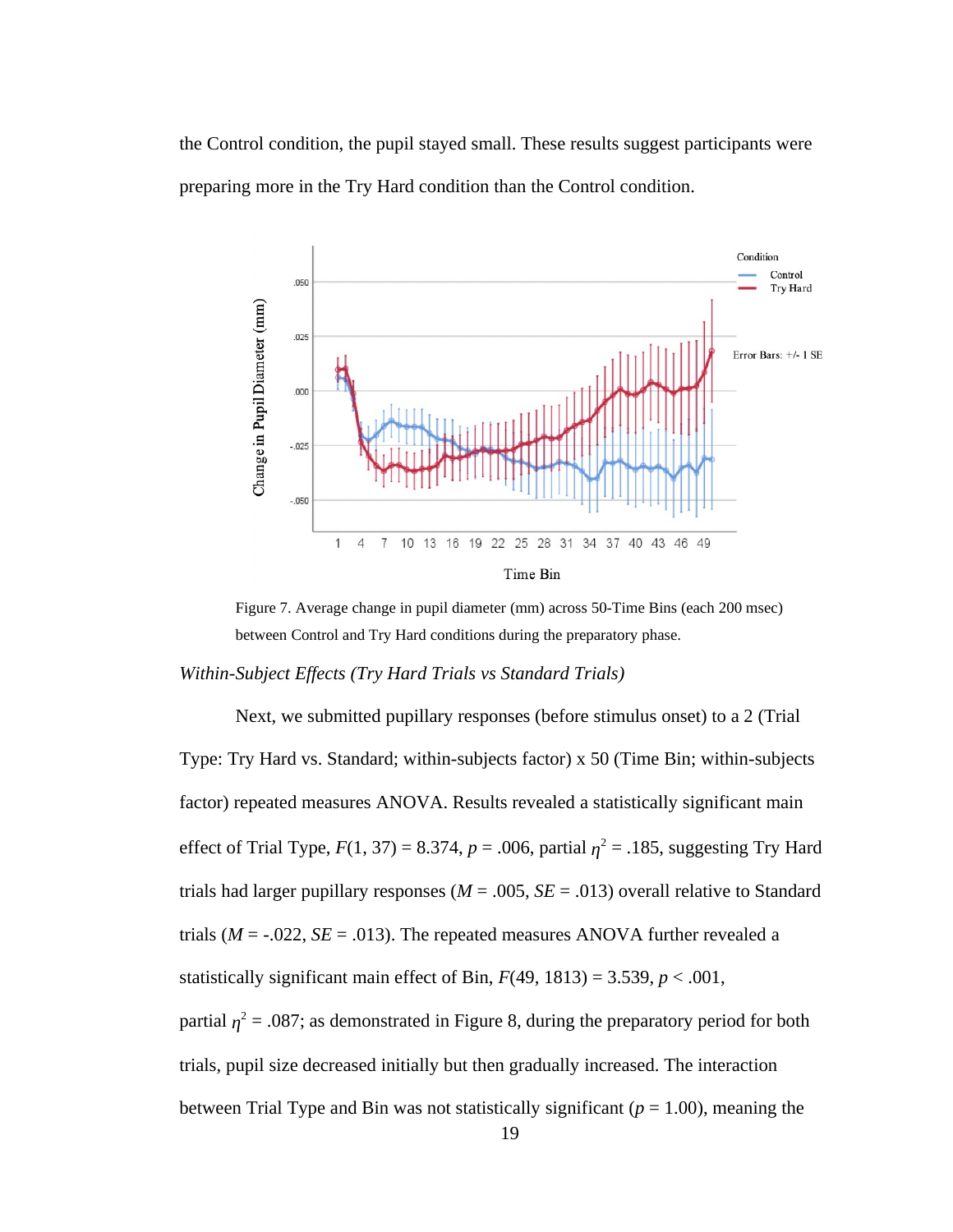effect of Trial Type on pupillary response prior to stimulus onset did not change as a function of time bin.



<span id="page-26-0"></span>Figure 8. Average change in pupil diameter (mm) across 50-Time Bins (each 200 msec) comparing Try Hard and Standard trials within the Try Hard condition during the preparatory phase.

#### **Phasic Pupillary Response-After stimulus onset**

#### *Between-Subject Effects (Try Hard Condition vs Control Condition)*

The 2 (Condition: Control vs. Try Hard; between-subjects factor) x 55 (Time Bin; within-subjects factor) repeated measures ANOVA revealed the main effect of Condition was not quite statistically significant,  $F(1, 80) = 3.90$ ,  $p = .052$ , partial  $\eta^2$  = .046. There was a statistically significant main effect of Bin, *F*(54, 4320) = 63.61,  $p < .001$ , partial  $\eta^2 = .443$ , shown by the classic phasic pupillary response seen in both conditions. Figure 9 shows that once the stimulus appeared, the pupil began to increase in size and then decreased. Finally, there was a statistically significant interaction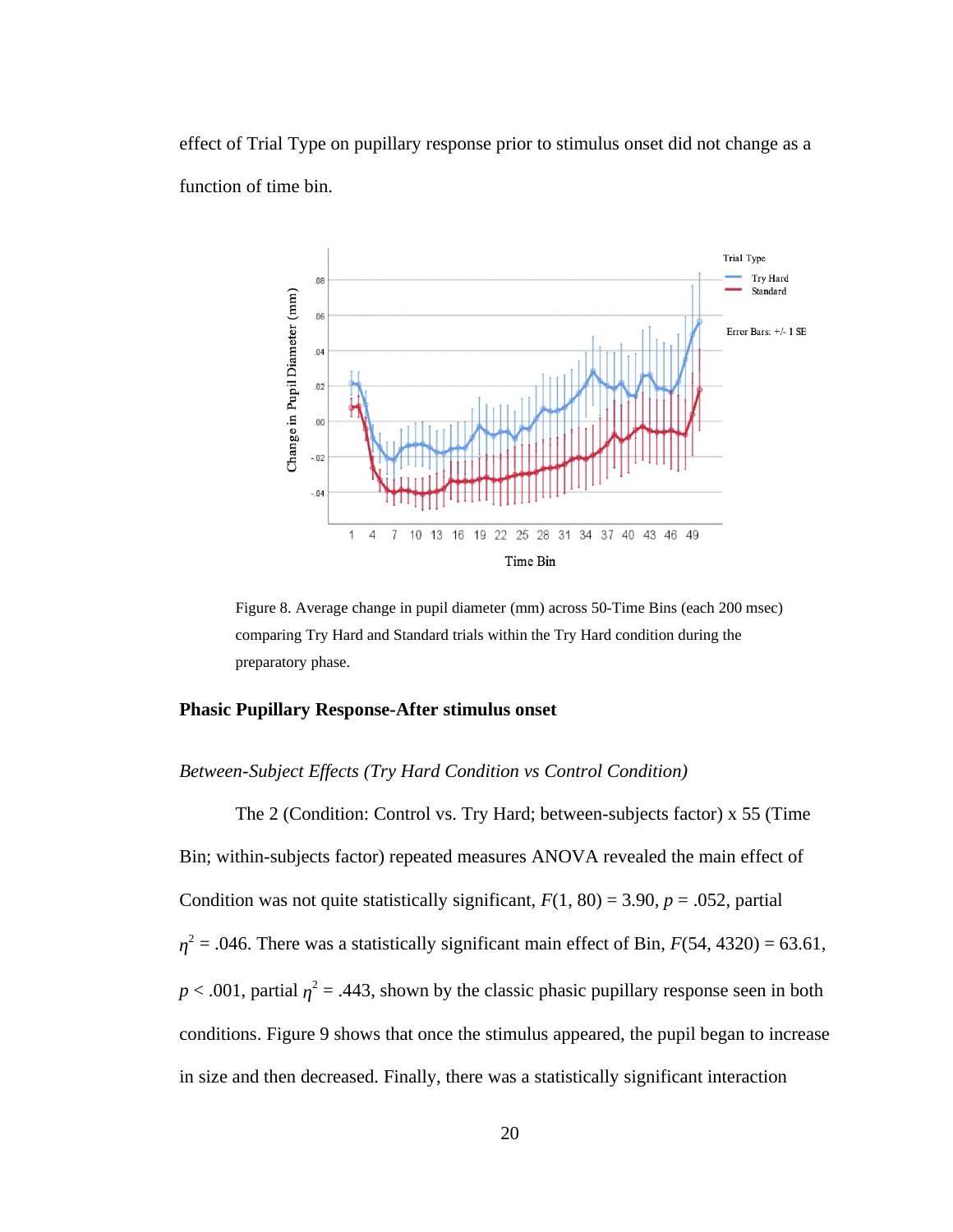between Bin and Condition,  $F(54, 4320) = 3.15$ ,  $p < .001$ , partial  $\eta^2 = .038$ , suggesting the effect of Condition on pupillary response depended on Bin. Figure 9 reveals that differences in TEPRs between conditions got larger as time increased. That is, people in the Try Hard condition had a larger peak than people in the Control condition. This suggests participants in the Try Hard condition utilized more effort when the numbers started changing in value compared to participants in the Control condition.



<span id="page-27-0"></span>Figure 9. Average change in pupil diameter (mm) across 50-Time Bins (each 20 msec) between Control and Try Hard conditions during the phasic pupillary response.

#### *Within-Subject Effects (Try Hard Trials vs Standard Trials)*

Finally, we submitted TEPRs (after stimulus onset) to a 2 (Trial Type: Try Hard vs. Standard; within-subjects factor) x 55 (Time Bin; within-subjects factor) repeated measures ANOVA. Results revealed a lack of a statistically significant main effect of Trial Type,  $F(1, 39) = .085$ ,  $p = .772$ , partial  $\eta^2 = .002$ , suggesting no differences in overall TEPRs across trials. However, results did reveal a statistically significant main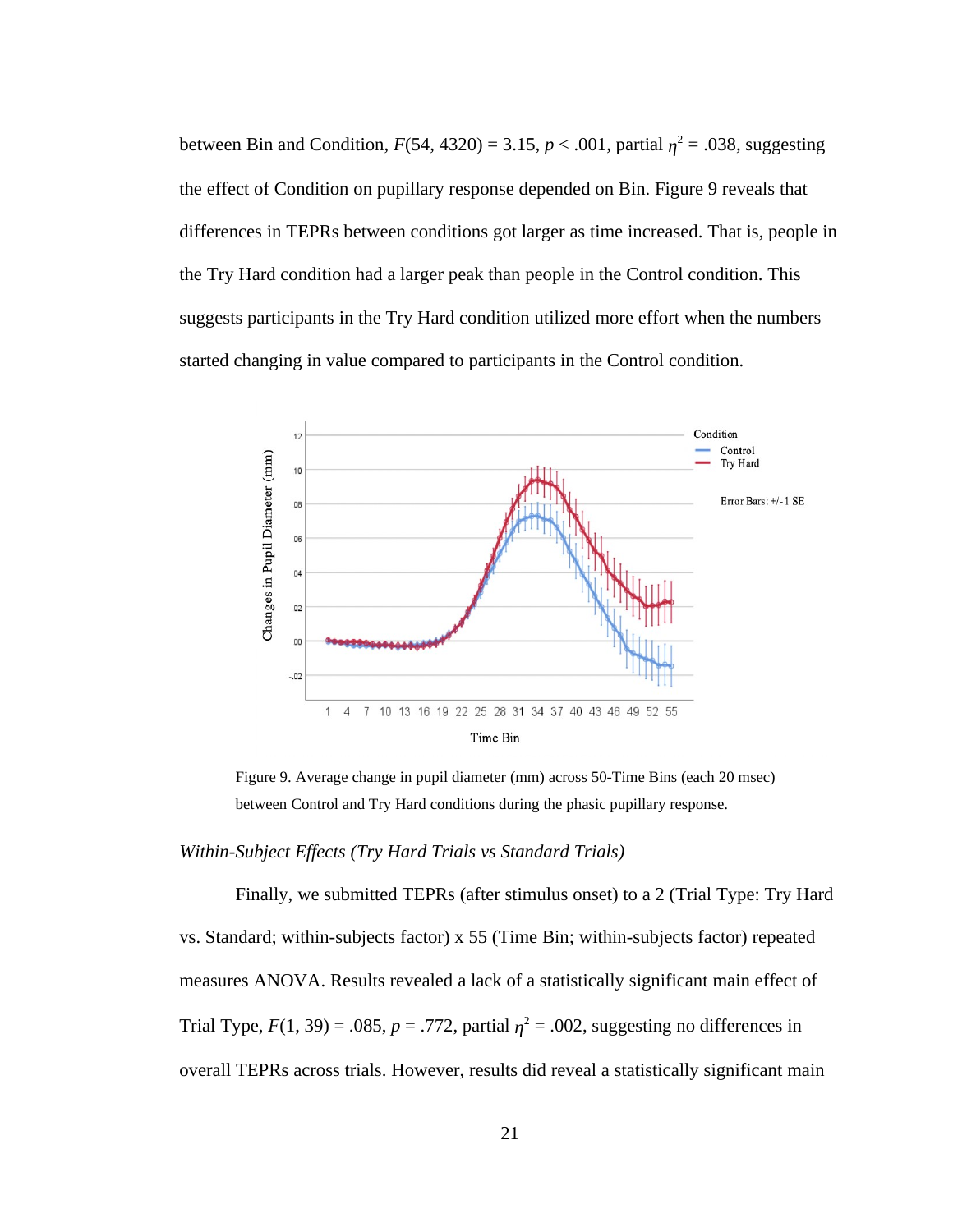effect of Bin, *F*(54, 2106) = 27.42, *p* < .001, partial  $\eta^2$  = .413. As shown in Figure 10, pupils tended to increase in size then decrease following the appearance of the stimulus. The interaction between Trial Type and Bin was not statistically significant ( $p = 1.00$ ), meaning the effect of Bin on TEPRs after stimulus onset did not differ based on Trial Type. Taken altogether, these results suggest similar levels of effort were devoted to the stimulus (once it appeared onscreen) regardless of whether one received a Try Hard trial or a Standard trial.



<span id="page-28-0"></span>Figure 10. Average change in pupil diameter (mm) across 50-Time Bins (each 20 msec) comparing Try Hard and Standard trials within the Try Hard condition during the phasic pupillary response.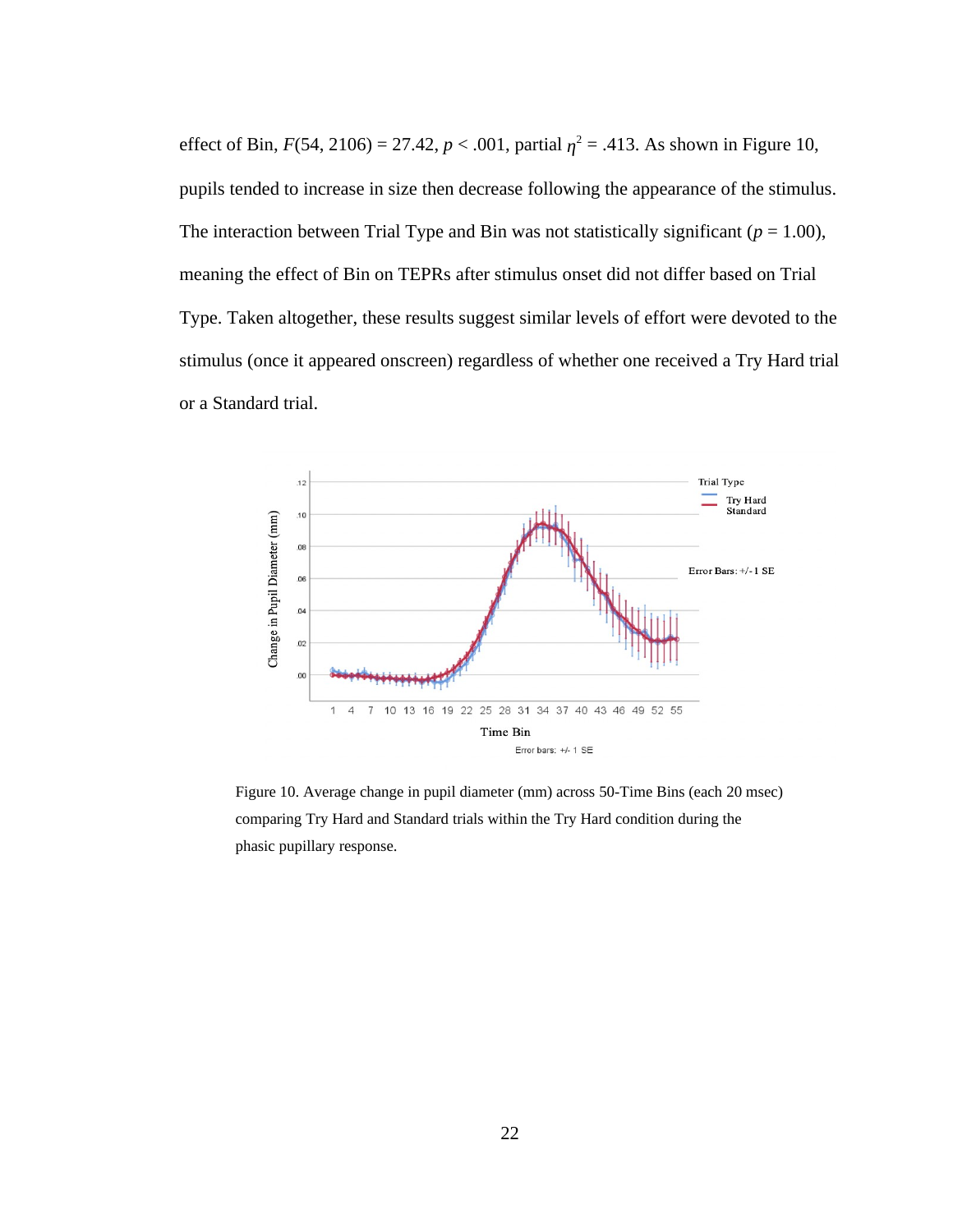# **Discussion**

In the present study, variations in performance, lapses in attention, and pupillary responses were examined between Try Hard and Control conditions. For those assigned to the Try Hard condition, we also examined the same variables across Try Hard and Standard trials. Examination of behavioral results indicate a statistically significant improvement in performance between the conditions. Comparison of the two conditions shows increased mobilized effort in the Try Hard condition, not only supporting our hypothesis, but also the results of the study by Steinborn et al. (2017). That is, results are consistent with the notion that individuals have a reserve of effort which can be mobilized in order to enhance performance. Improved performance in the Try Hard condition was demonstrated by faster average RTs. Critically, however, this enhanced performance was also accompanied by fewer off-task thoughts (determined from thought probes), as well as fewer attentional lapses as indicated by the number of trials with RTs> 500 msec. Moreover, people in the Try Hard condition displayed a ramp up in pupil size towards the end of the preparatory period, whereas people in the Control condition showed no such increase (Figure 7). Not only that, but individuals in the Try Hard condition also showed a larger peak dilation in response to stimulus onset than did individuals assigned to the Control condition (Figure 9). Hence, not only did participants in the Try Hard condition put forth more attentional effort in preparation for stimulus onset (relative to participants in the Control Condition), but they also utilized more effort when the numbers started to change in value.

Interestingly, a lack of discrepancies was observed across trials within the Try Hard condition. Specifically, within the Try Hard condition, there was no statistically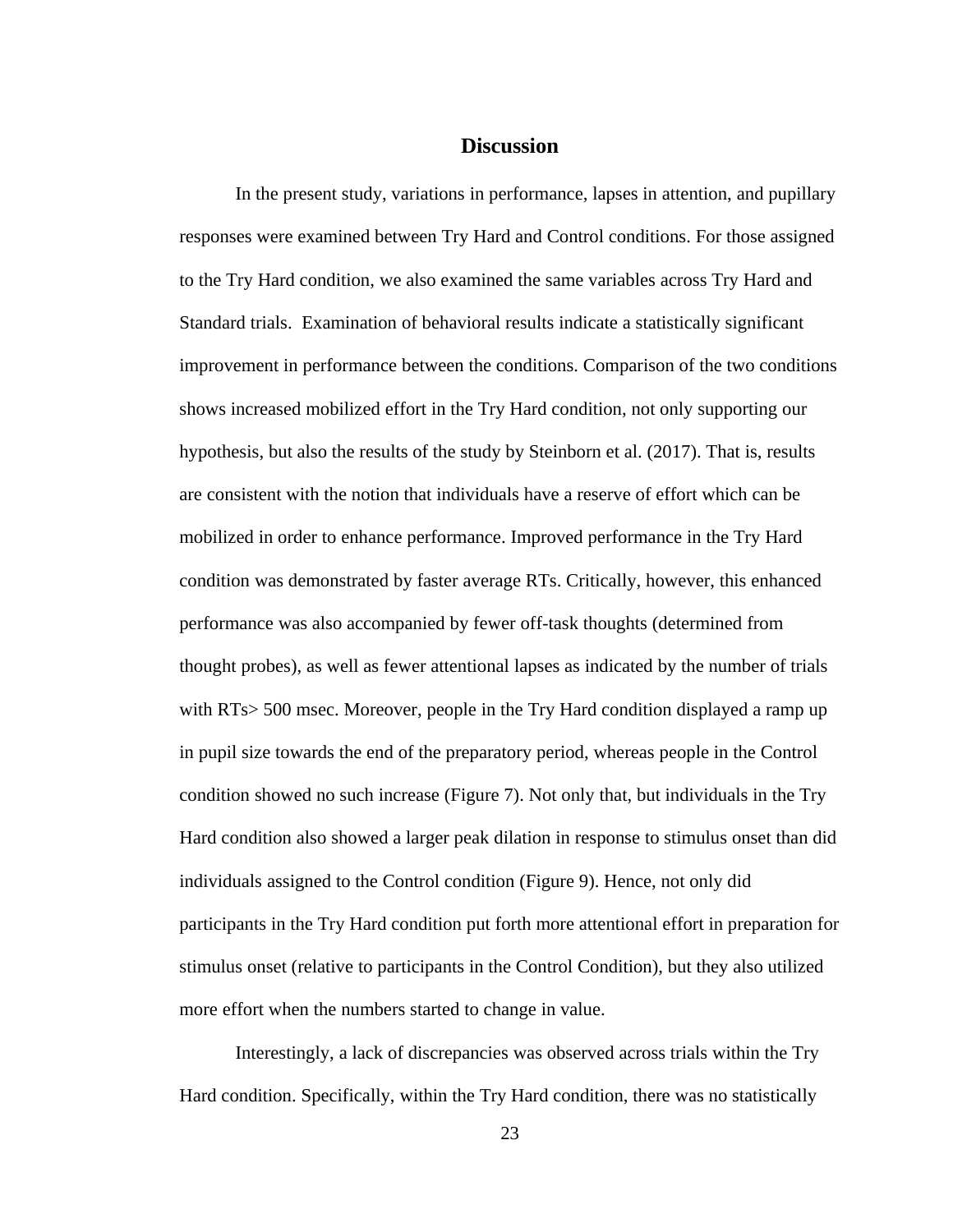significant difference in performance based on the aforementioned variables (i.e., control trials resulted in similar levels of performance and TEPRs as trials with the 'try hard' instruction). A major implication of this result is that when individuals are presented with the instruction to 'try hard' the first-time, they may naturally attempt to maintain that same level of increased effort throughout the entirety of the task, even during the Standard trials. This may imply that repeated instructions to 'try hard' before randomly determined trials may not necessarily be responsible for the maintenance of higher effort levels throughout the task. In other words, it is possible that once individuals increase their effort levels, they are able to maintain it at that level without subsequent instructions to 'try hard.'

As previously mentioned, the results of the present study are consistent with prior work (Kleinsorge, 2001; Steinborn et.al, 2017) suggesting that increased effort presents itself through improved performance (faster mean RTs) accomplished by the use of 'try hard' instructions. This study built upon this existing literature by further revealing that the 'try hard' instruction serves to produce changes in the pupillary response both before and after stimulus onset. Specifically, for the Try Hard condition, the pupil began to ramp up in size and continually increase for the duration of the ISI, demonstrating active preparation and mobilization of effort by individuals to enhance performance. Conversely, the Control condition showed a continuously decreasing pupil size, suggesting that participants were not maintaining high levels of attention (Figure 7). The decrease in pupil size over time indicates that as the wait time for the stimulus increased, effort levels of participants in the Control condition also decreased proportionally.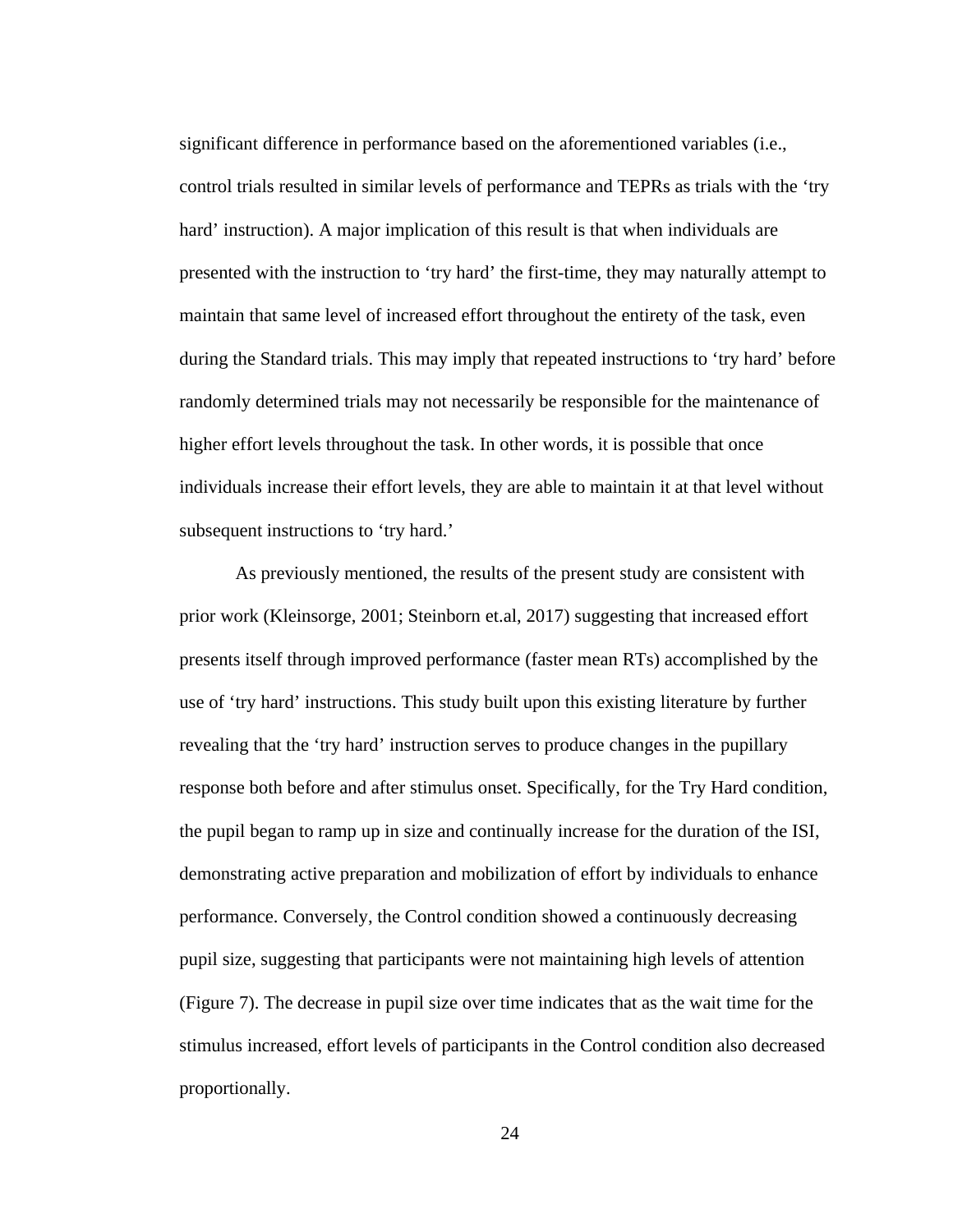Unsworth et al. (2016) and Steinborn et al. (2017) found similar results in that the longer the ISI of the task, the worse the performance was. That is, increased wait time results in slower response times, presumably due to decreased effort levels causing increased lapses in sustained attention. Our results support this notion as the Control condition had slower mean RTs, more off-task thought and more behavioral lapses, as well as decreased effort levels evident through smaller preparatory and task-evoked pupillary responses. The differences between the pupillary responses indicate that participants in the Try Hard condition were preparing more by mobilizing more effort than those in the Control condition. However, as mentioned earlier, Try Hard trials and Standard trials displayed similar pupillary responses during the preparatory phase (Figure 8). Both trial types had an initial dip followed by a ramp up in pupil size. The ramp up occurred regardless of whether the trial had a 'try hard' instruction, demonstrating that individuals in this condition were, overall, attempting to perform better by increasing their effort levels while waiting.

There were also similarities between conditions for the task-evoked pupillary response. Both conditions displayed a classic phasic pupillary response (Figure 9) with an initial increase in pupil size once the stimulus was presented and then a gradual decline in size afterwards. In both conditions, individuals were attending to the task. Differences in effort levels between the two conditions is highlighted by the varied peak levels. The Try Hard condition had a larger peak in pupil size supporting our hypothesis that individuals in this condition would be able to mobilize more effort. The Try Hard condition also ended with a pupil larger in size than what was initially began with, though the Control condition ended with a smaller than initial pupil size. This implies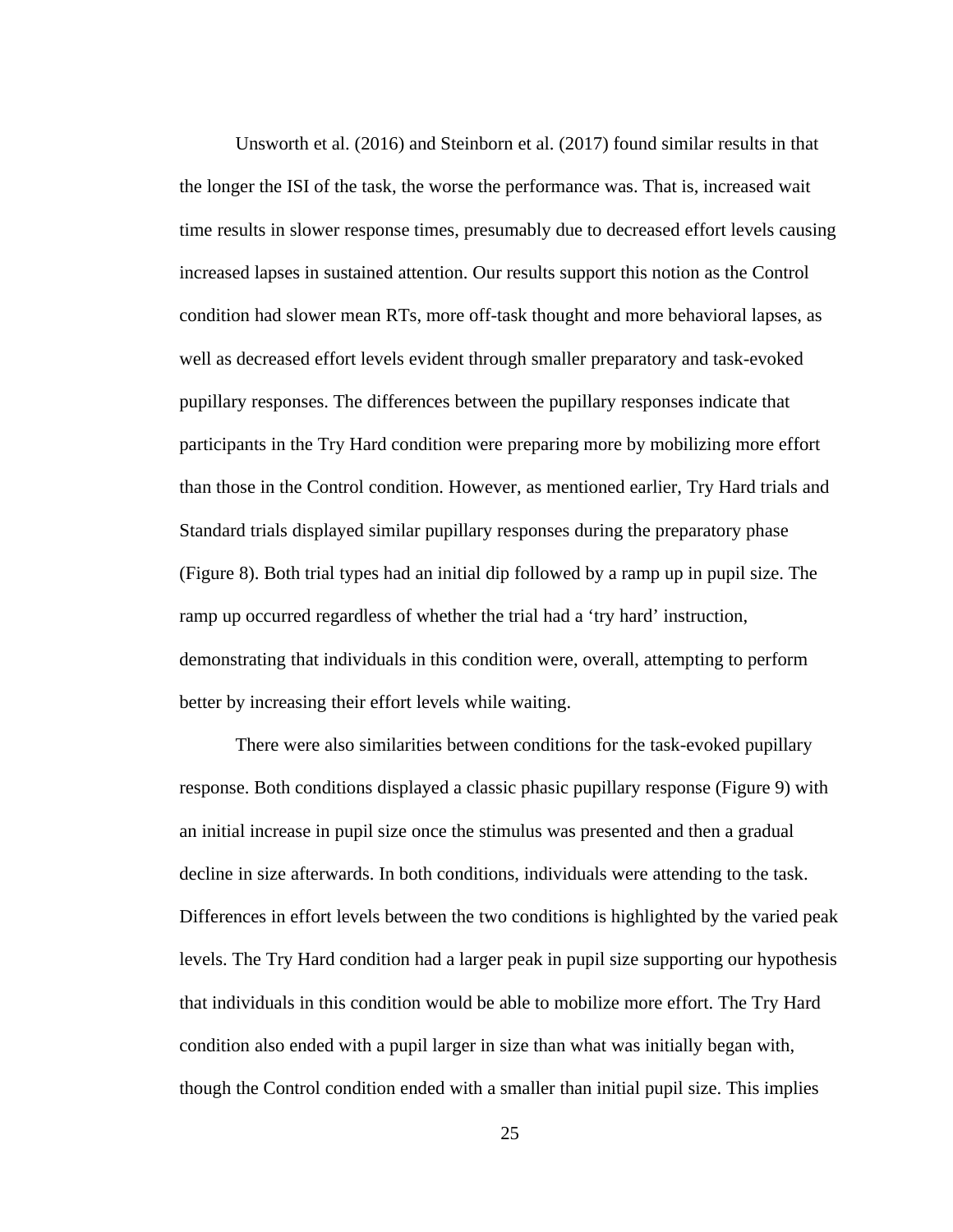that not only were participants in the Try Hard condition able to mobilize more effort due to the 'try hard' instructions, but they were also able to sustain a higher level of effort for longer. Ending with a larger average pupil size may be representative of the ability for individuals in the Try Hard condition to maintain higher levels of attention throughout the task regardless of trial type as discussed earlier. The task-evoked pupillary response within the Try Hard condition further supports the conclusion that trial type in this condition had no effect on performance. Both trial types illustrated the same classic phasic pupillary response but unlike between conditions, the peaks of both trial types were also identical (Figure 10). Hence, once individuals were encouraged to increase effort levels, they were more capable of holding effort at that level even during Standard trials.

Our results suggest the observed increase in performance for those in the Try Hard condition is at least partly due to these individuals experiencing less attentional lapses. Future research should delve further into the Try Hard condition to develop a deeper understanding of how exactly the 'try hard' instruction impacts performance and attentional lapses. Are repeated instructions necessary to maintain high levels of attention and effort or are those elevated levels maintained after the initial instruction? Further research could create a task in which one condition presents the 'try hard' instruction pseudo-randomly as this study did and have another condition in which the 'try hard' instruction is presented only at the beginning of the task. This would help to distinguish whether effort levels are increased and maintained after each round of instruction or if they are held constant after initial elevation from the first instruction.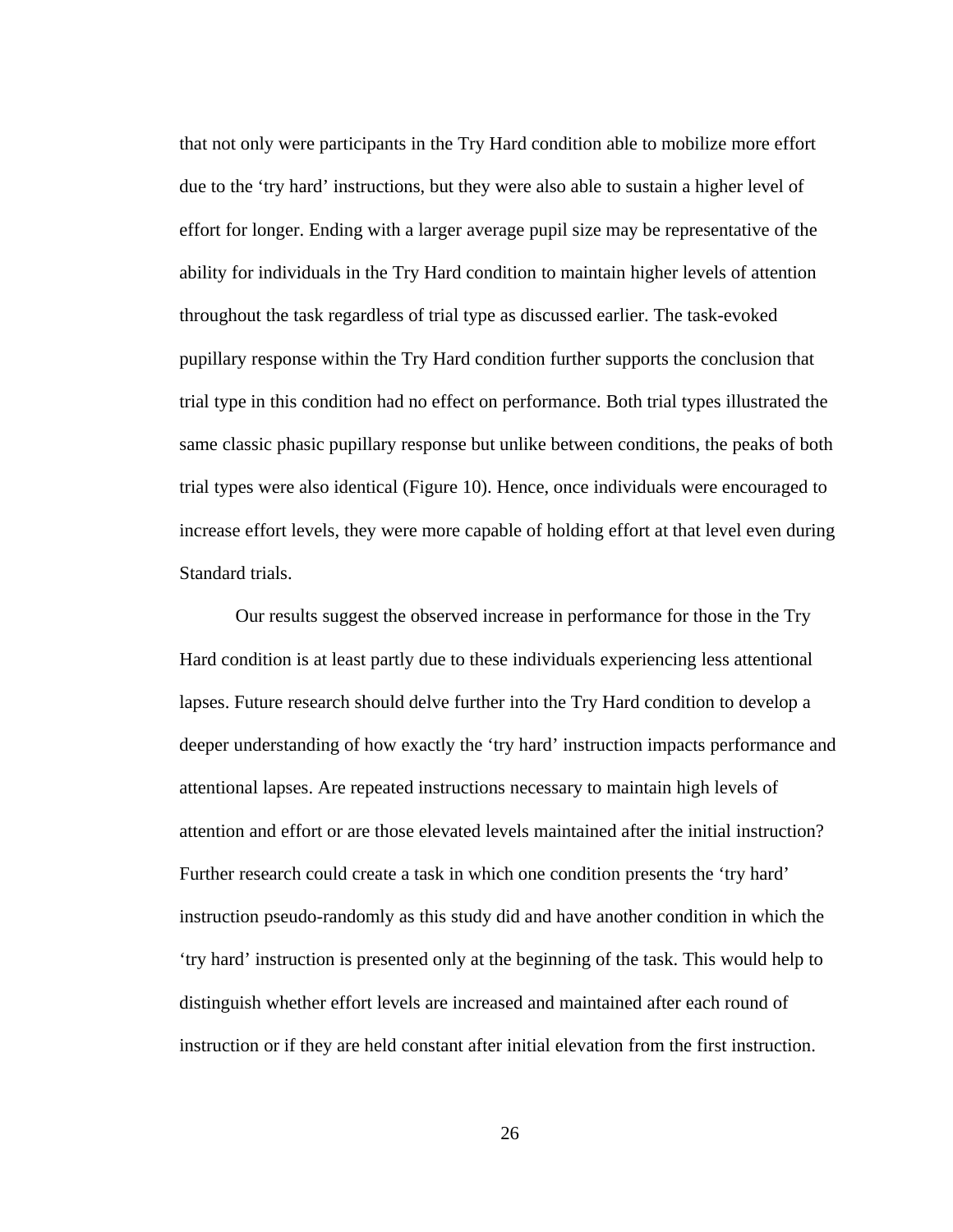As with all studies, there are limitations in the experimental design that may have impacted the results found. One such limitation in this study is having participants complete an hour and a half's worth of other attention and memory-based tasks prior to this study's specific task. This would result in individuals who are more mentally fatigued by the time they reach this study's specific task. This limitation may have resulted in smaller differences between conditions than may have been found if participants partook in this task without anything beforehand. Some other weaknesses include the fact that the present study used an artificial laboratory task to examine sustained attention; therefore, it may be difficult to generalize these results to more complex, real-world situations. Moreover, our sample consisted of college-level undergraduate students. Thus, it is difficult to generalize these results to other populations that may have different education levels. Finally, because the pupillary response is relatively slower (taking a few seconds to develop), the present study may be missing other responses that evolve at a fast rate.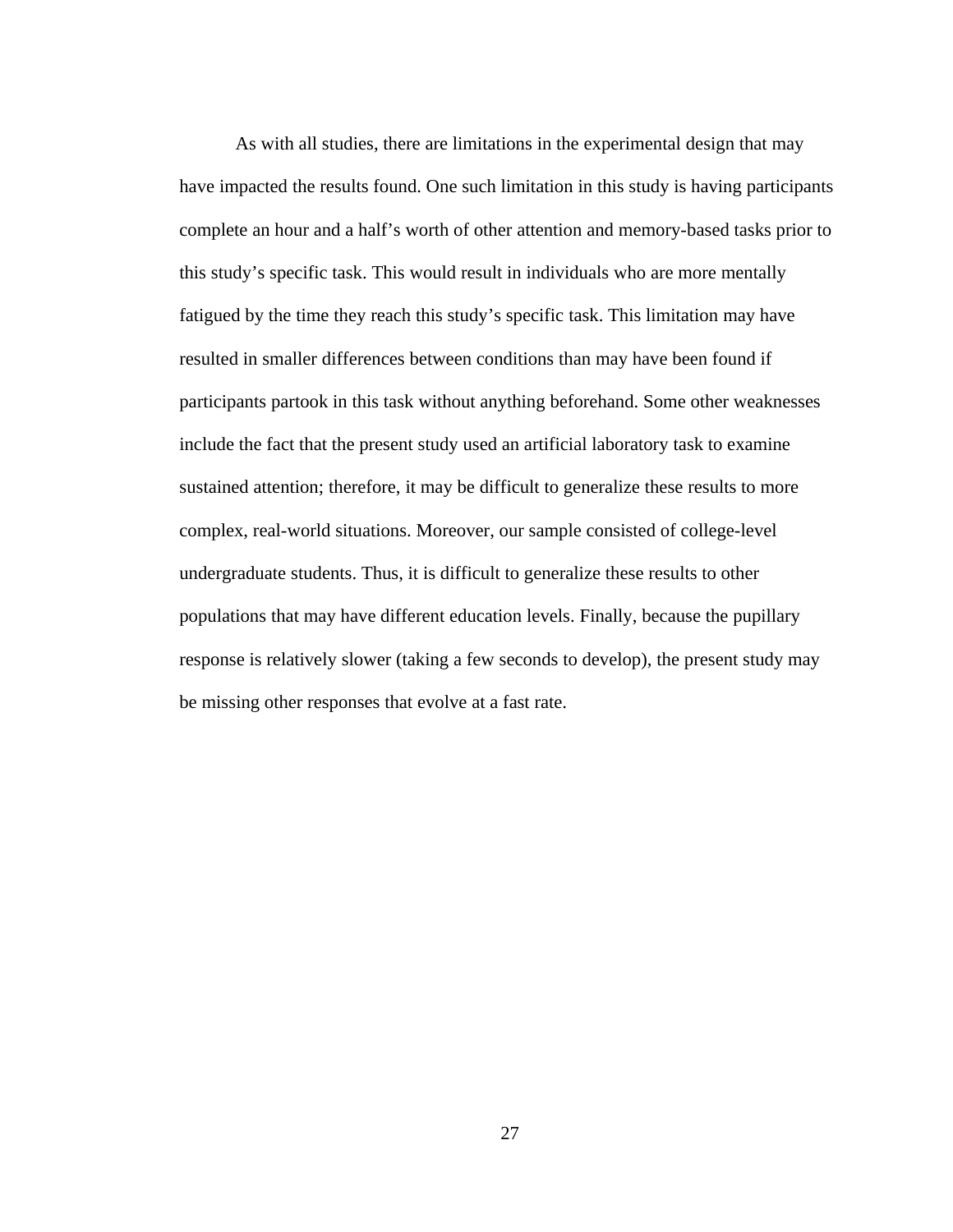# **Conclusion**

The overall finding of this study demonstrates evidence that instructions to 'try hard' were successful in increasing effort output resulting in better performance seen through faster response times, and less indication of off-task thoughts and attentional lapses. Furthermore, the pupillary response for those who increased effort (those in the Try Hard condition) showed larger pupil dilation during the preparatory phase and a larger pupillary peak during the task. This supports our hypothesis that individuals have the capability to mobilize effort in order to perform better and that this is also demonstrated by dilation of the pupil. More nuanced implications of this study show that within the Try Hard condition, continued instructions to 'try hard' do not appear to have a continuous impact on improving the performance of individuals. It appears that the initial 'try hard' instruction resulted in elevated effort levels that were sustained throughout the task regardless of trial type as there was no significant difference in performance or task-evoked pupillary response across the Try Hard and Standard trials.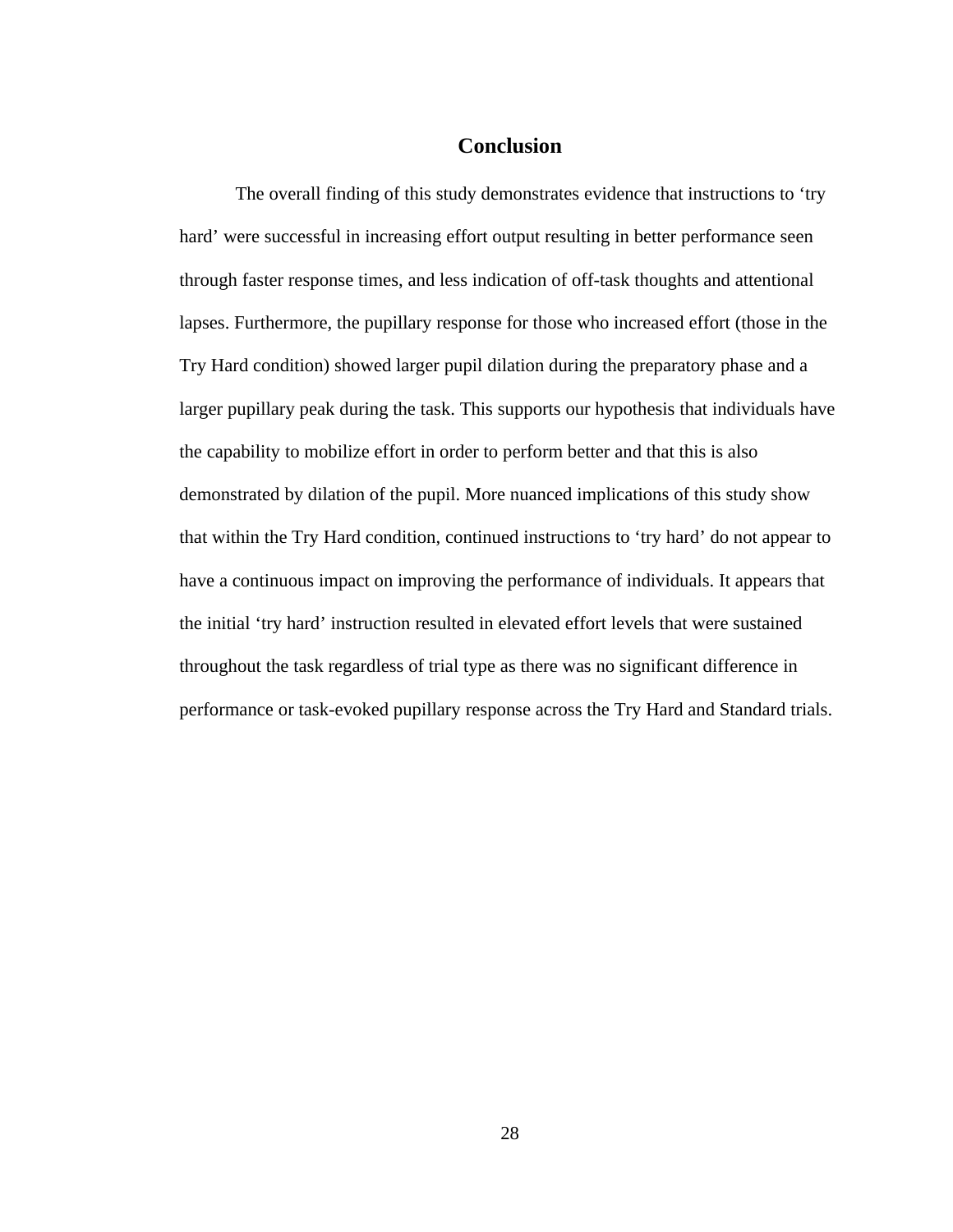# **Bibliography**

- Alnaes, D., Sneve, M. H., Espeseth, T., Endestad, T., Van de Pavert, S. H. P., & Laeng, B. (2014). Pupil size signals mental effort deployed during multiple object tracking and predicts brain activity in the dorsal attention network and the locus coeruleus. *Journal of Vision, 14*(4). https://www.ncbi.nlm.nih.gov/pubmed/24692319
- Aston-Jones, G., & Cohen, J. (2005). An integrative theory of locus coeruleusnorepinephrine function: Adaptive gain and optimal performance. *Annual Review of Neuroscience, 28*, 404-414. https://www-annualreviews org.libproxy.uoregon.edu/doi/10.1146/
- Bailey, R. (2019, November 11). *Temporal Lobes*. ThoughtCo. https://www.thoughtco.com/temporal-lobes-anatomy-373228
- Beatty, J., & Lucero-Wagoner, B. (2000). The pupillary system. In J. T. Cacioppo, L. G. Tassinary, & G. G. Berntson (Eds.), *Handbook of psychophysiology* (pp. 142– 162). Cambridge University Press.
- Dinges, D., & Powell, J. (1985). Microcomputer analyses of performance on a portable, simple visual RT task during sustained operations. *Behavior Research Methods, Instruments, & Computers, 17*(6), 652-655
- Gilzenrat, M., Nieuwenhuis, S., Jepma, M., & Cohen, J. (2010). Pupil diameter tracks changes in control state predicted by the adaptive gain theory of locus coeruleus function. *Cognitive Affective & Behavioral Neuroscience, 10*(2), 252- 269.

https://link-springer-com.libproxy.uoregon.edu/article/10.3758/CABN.10.2.252

- Kahneman, D., & Beatty, J. (1996) Pupil Diameter and Load on Memory. *Science, 154*(3756), 1583-1585. https://www.ncbi.nlm.nih.gov/pubmed/5924930
- Kleinsorge, T. (2001). The time course of effort mobilization and strategic adjustments of response criteria. *Psychological Research,65*(3), 216-223. https://link-springer-com.libproxy.uoregon.edu/article/10.1007/s004260100062
- Lenartowicz, A., Simpson, G., & Cohen, M. (2013). Perspective: Causes and functional significance of temporal variations in attention control. *Frontiers In Human Neuroscience, 7*, 381. https://www.ncbi.nlm.nih.gov/pmc/articles/PMC3719045/
- Lim, J., & Dinges, D. (2008). Sleep Deprivation and Vigilant Attention. *Annals of the New York Academy of Sciences, 1129*(1), 305-322.